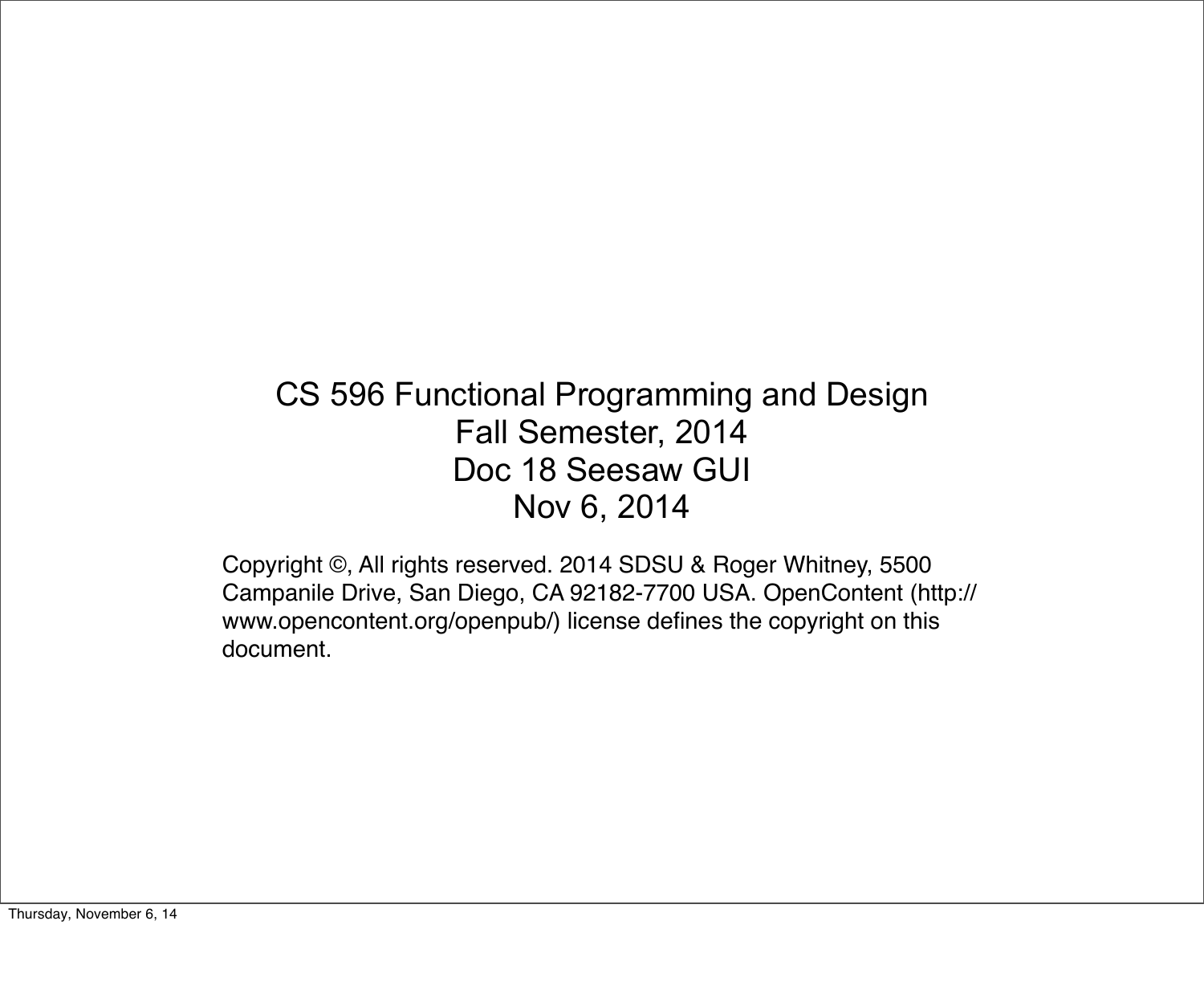#### **Seesaw**

Library/DSL for constructing GUI's in Clojure Built on Java Swing

**Resources** 

Seesaw github <https://github.com/daveray/seesaw>

Seesaw Wiki/Overview <https://github.com/daveray/seesaw/wiki>

Seesaw Tutorial

<https://gist.github.com/daveray/1441520>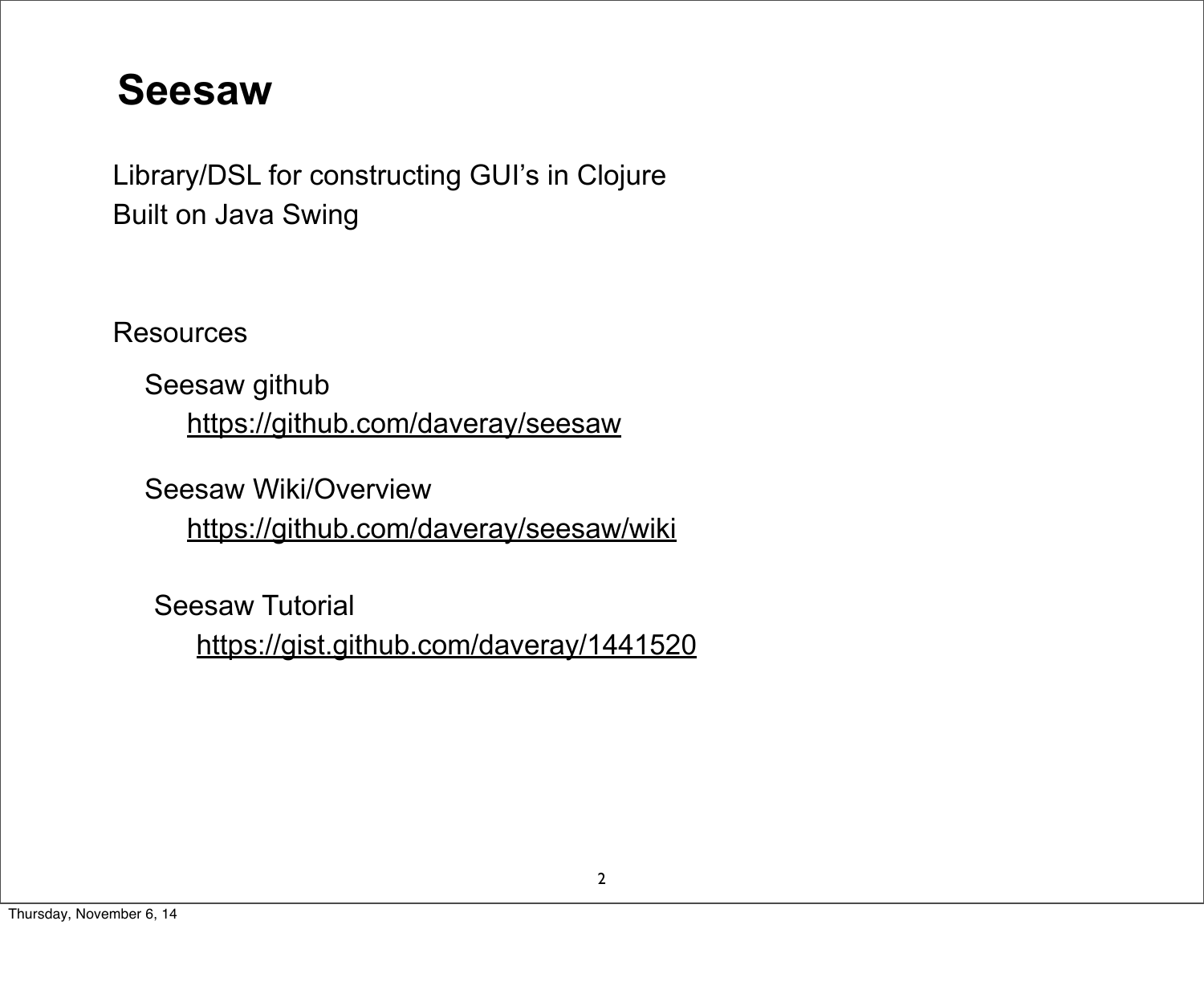#### **Seesaw Examples**

#### Download Seeasaw source from github

| behave                |  |
|-----------------------|--|
| bind                  |  |
| button-group          |  |
| canvas                |  |
| cell-renderers        |  |
| clock                 |  |
| custom-border         |  |
| custom-dialog         |  |
| dialog                |  |
| dnd                   |  |
| dynamic-layout        |  |
| editor-pane-hyperlink |  |
| explorer              |  |
| form                  |  |
| forms                 |  |
| full-screen           |  |
| game-of-life          |  |
| hotpotatoes           |  |
| j18n                  |  |
| kitchensink           |  |
| kotka-bind            |  |
| log-window            |  |
| make-widget           |  |
| mig                   |  |
| paintable             |  |
| n an dran             |  |
|                       |  |

| 000                     |                                                                                                                                                                                          | <b>Hello Seesaw</b>   |          |                                     |                           |                |
|-------------------------|------------------------------------------------------------------------------------------------------------------------------------------------------------------------------------------|-----------------------|----------|-------------------------------------|---------------------------|----------------|
| This                    | is a toolbar   Close this frame                                                                                                                                                          | First                 |          |                                     |                           | ÷              |
| This is a border layout |                                                                                                                                                                                          |                       |          |                                     | Here's a grid layout with |                |
| Click Me                | Multi-<br>LINE                                                                                                                                                                           | <b>Treddit</b> And Me |          | 0                                   | 1                         | $\overline{2}$ |
| HI<br>15                | This label acts like a link                                                                                                                                                              |                       |          | 3                                   | а                         | 5              |
| 16<br>17<br>18<br>19    |                                                                                                                                                                                          |                       | East     | 6                                   | 7                         | 8              |
| A                       | B                                                                                                                                                                                        |                       | Check me | ۹                                   | 10                        | 11             |
|                         |                                                                                                                                                                                          |                       |          |                                     |                           |                |
|                         | Here's a right-aligned flow layout<br>10000 10001 10002 10003 10004 10005 10006 10007 10008 10009 10010 10011<br>10012 10013 10014 10015 10016 10017 10018 10019 10020 10021 10022 10023 |                       |          | 10024 10025 10026 10027 10028 10029 |                           |                |
| flow-panel              | This tab has a button $->$                                                                                                                                                               |                       | x        | JList Example                       |                           | JTable Example |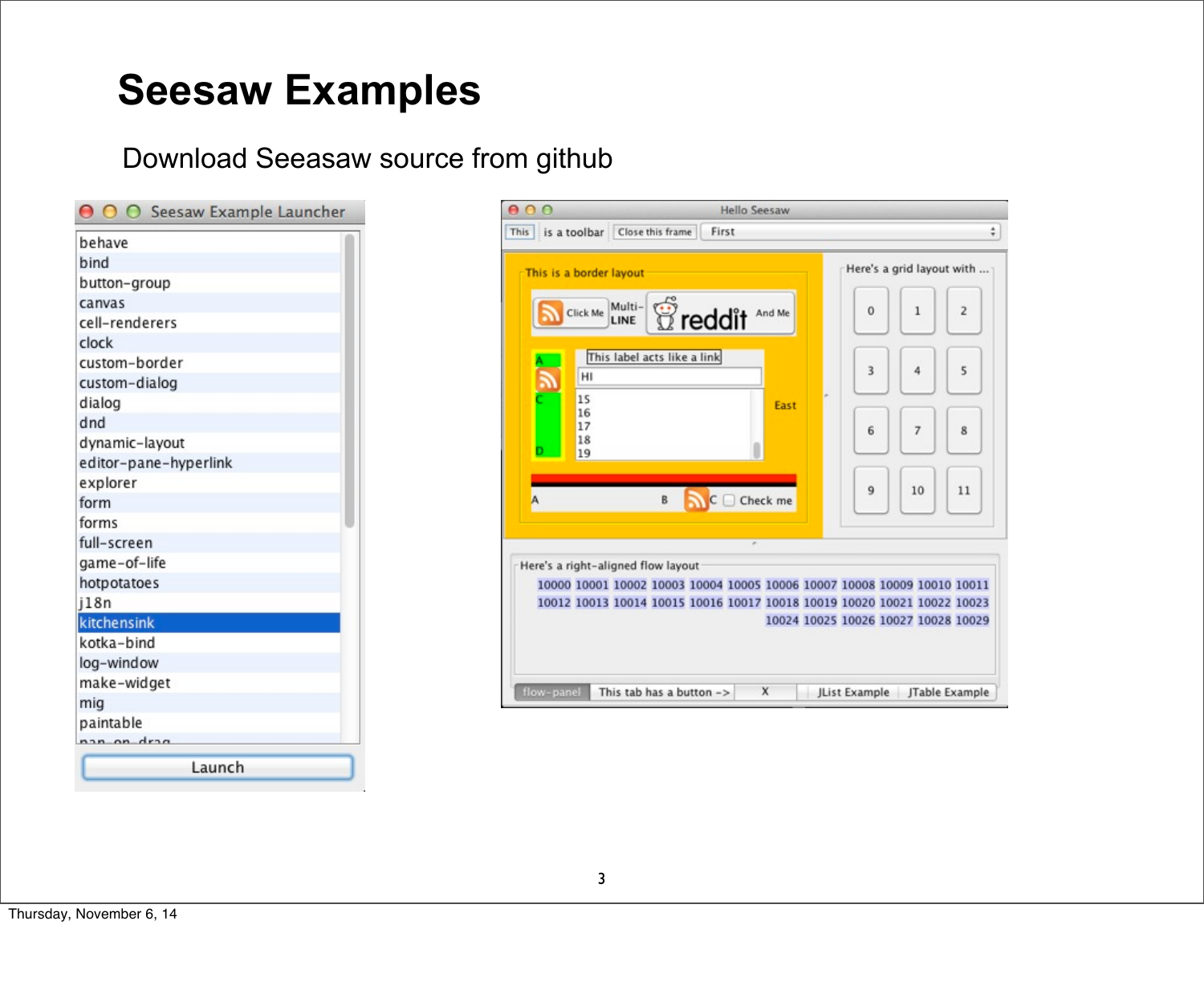## **Using Seesaw**

Create lein project lein new app Your-project-names

project.clj

:dependencies [[org.clojure/clojure "1.6.0"] [seesaw "1.4.4"]]

(ns your-project-name.namespace (:gen-class) (:require [seesaw.core :as seesaw])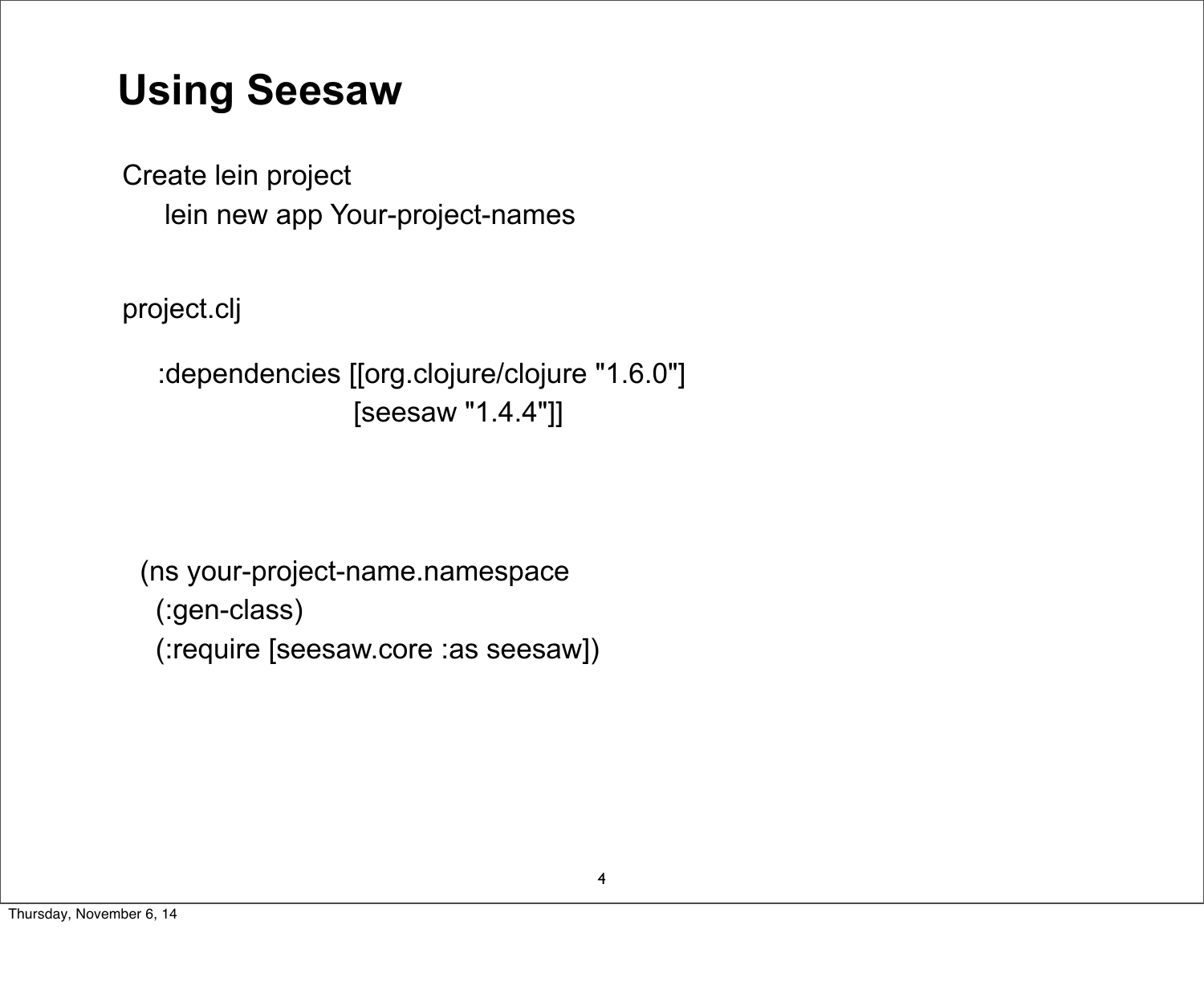## **First Example**

(def window (seesaw/frame :title "First Example" :content "hello world" :width 200 :height 50)) (seesaw/show! window)

O O First Example

hello world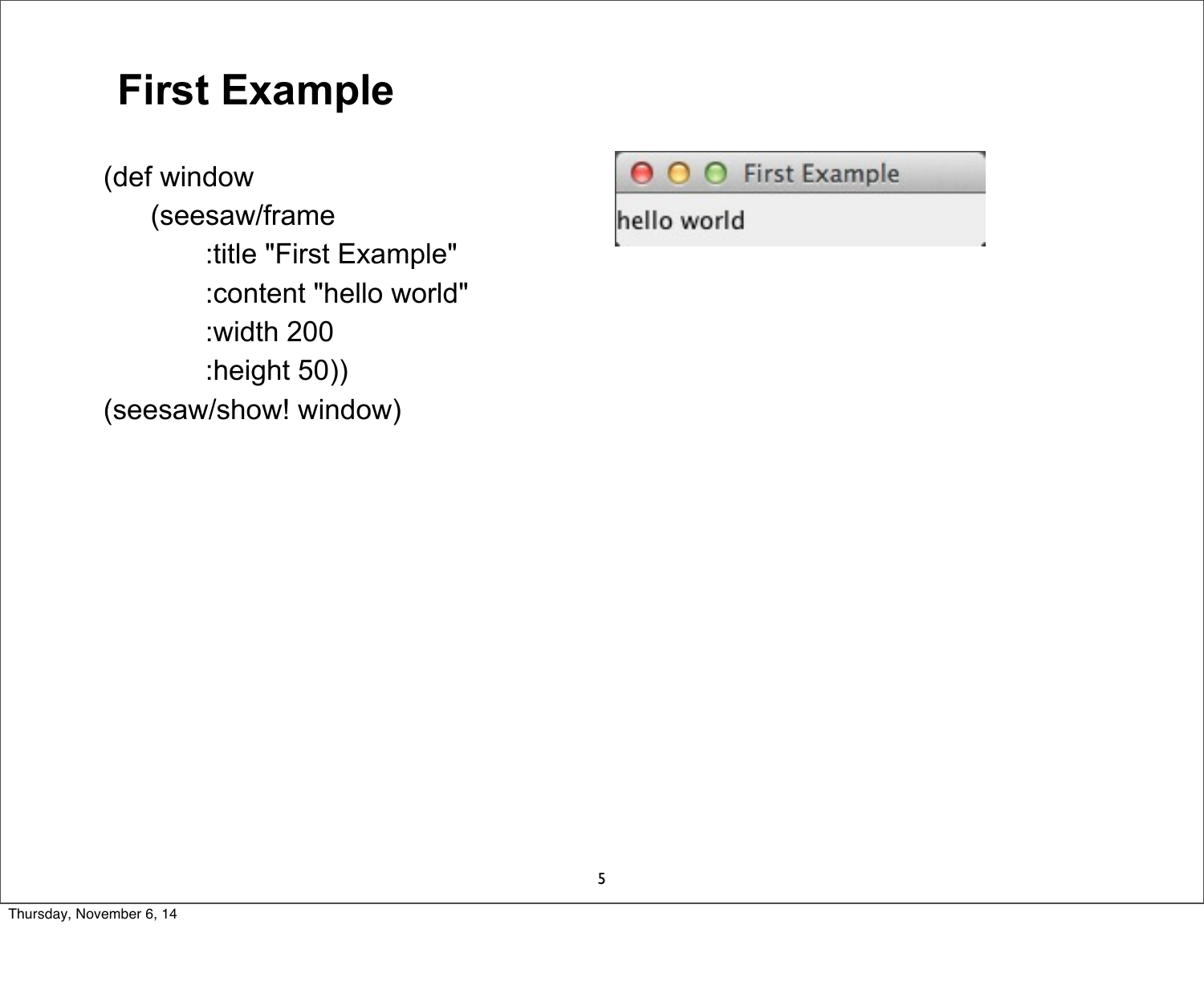# **Building a Runable App**

Project name gui File name: core.clj (ns gui.core (:gen-class) (:require [seesaw.core :as seesaw]))

(def window (seesaw/frame :title "First Example" :content "hello world" :width 200 :height 50))

(defn -main [& args] (seesaw/show! window))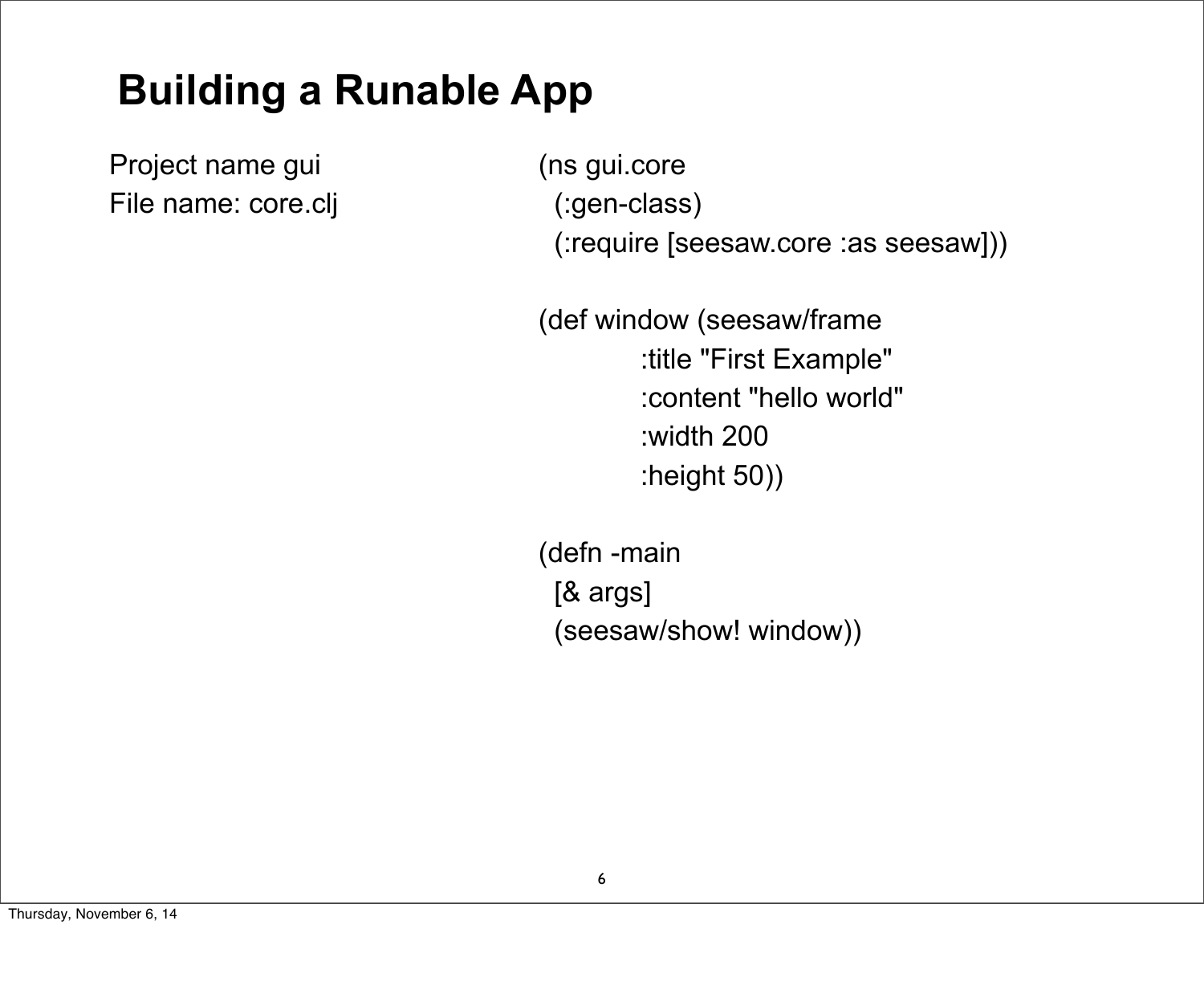# **In Project Directory**

lein uberjar

**Generates** 

target/uberjar/gui-0.1.0-Snapshot-standalone.jar

The stand alone jar when executed runs the project main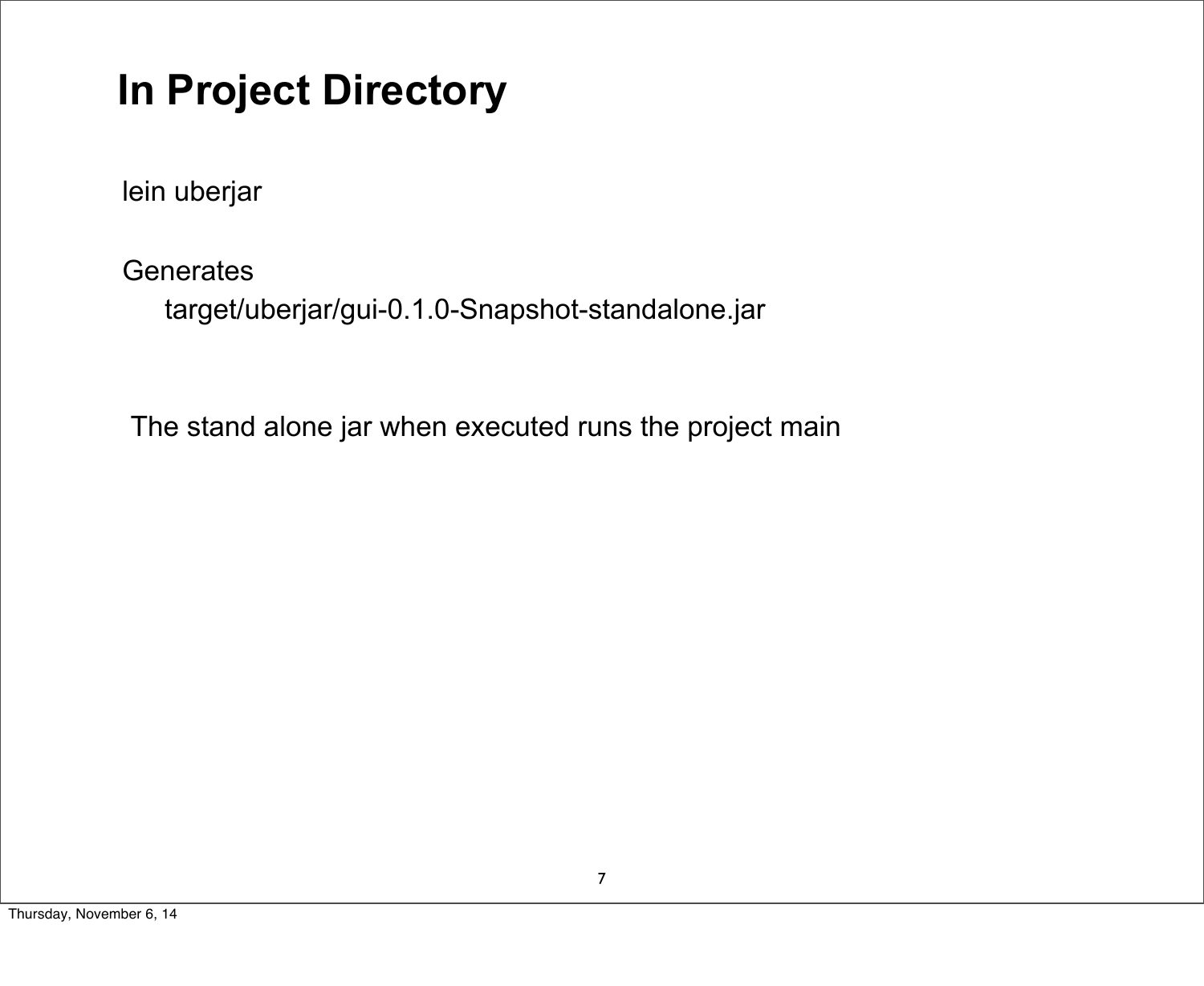## **Native OS features**

(seesaw/native!)

(def window (seesaw/frame :title "First Example" :content "hello world" :width 200 :height 50))

(seesaw/show! window)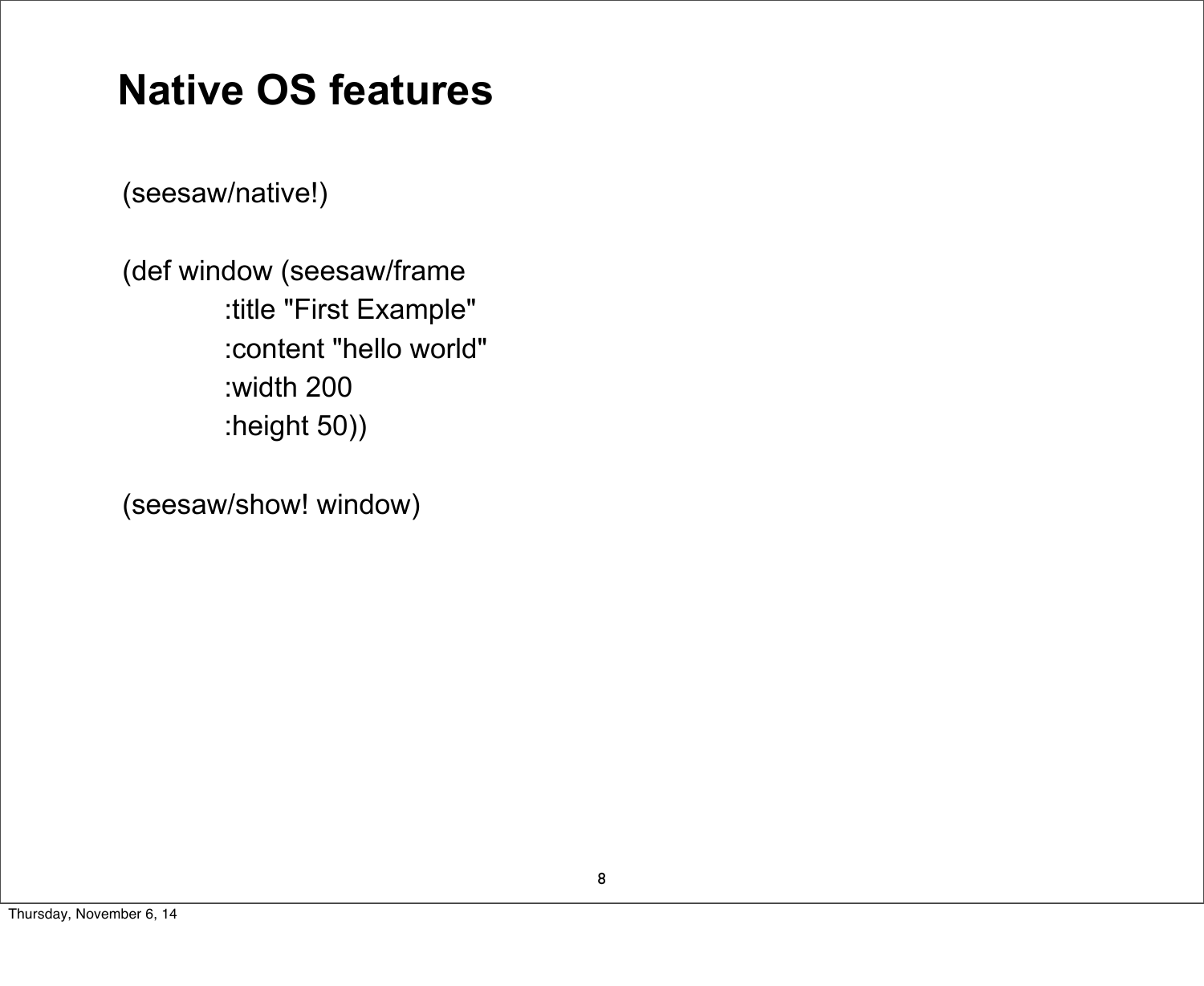#### **What are the Options?**

(def window (seesaw/frame :title "First Example" :content "hello world" :width 200 :height 50))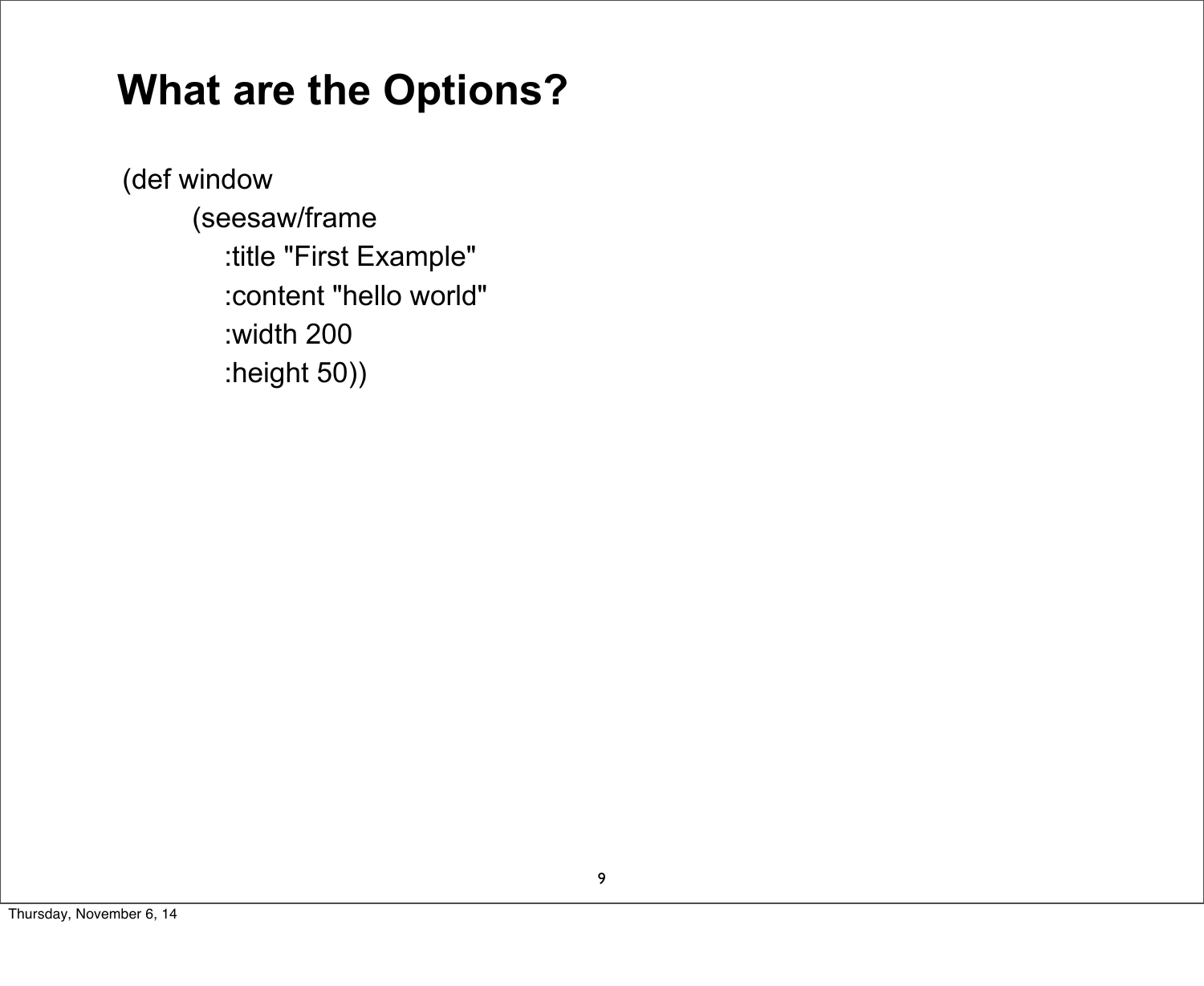#### **seesaw.dev/show-options**

(ns gui.core (:gen-class) (:require [seesaw.core :as seesaw] [seesaw.dev :as dev])

(def window (seesaw/frame :title "First Example" :content "hello world"))

(dev/show-options window)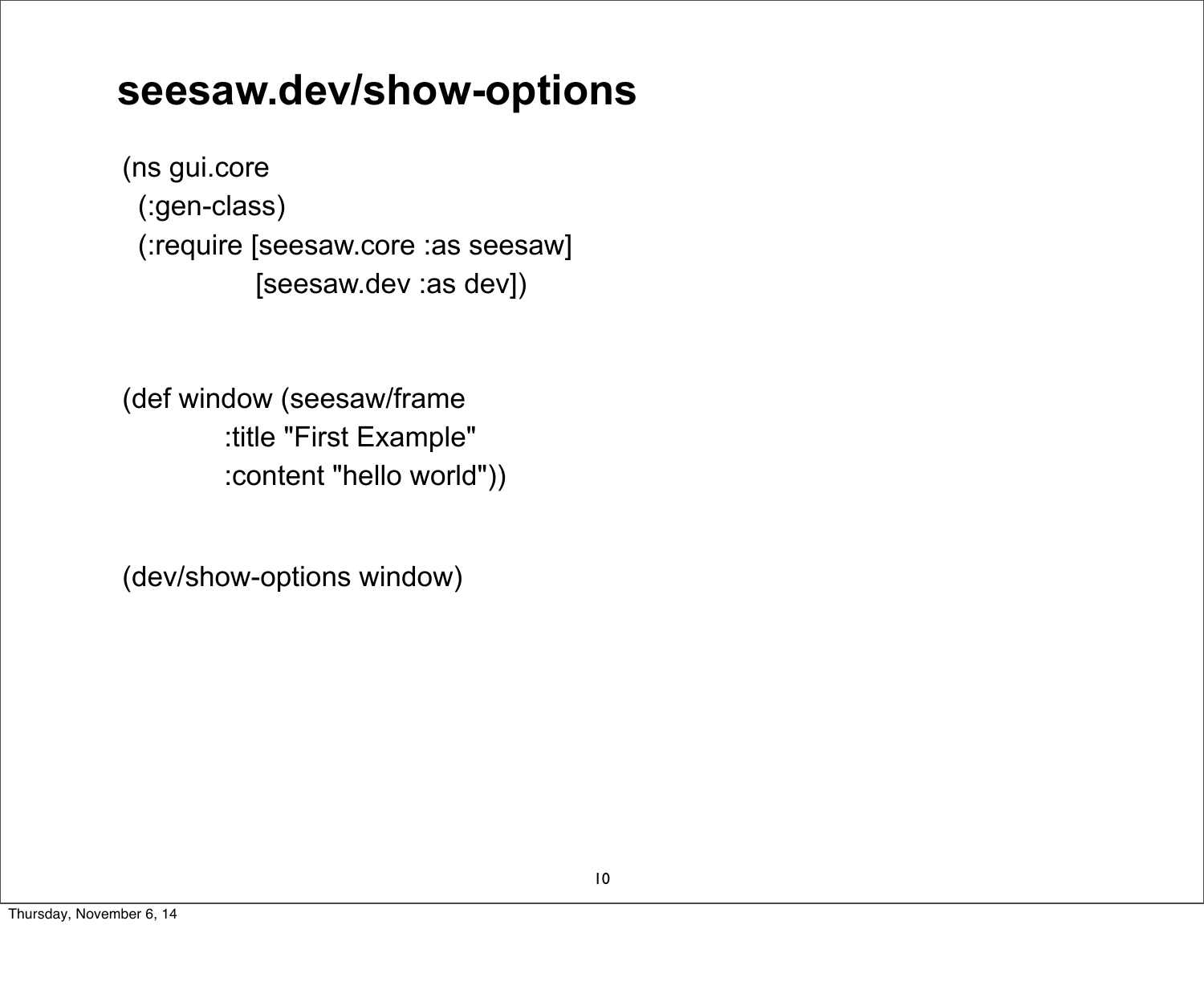| Option            |  |
|-------------------|--|
| $ :$ class        |  |
| :content          |  |
| $ :$ icon         |  |
| icons:            |  |
| $b$ i:            |  |
| listen:           |  |
| :menubar          |  |
| :minimum-size     |  |
| :on-close         |  |
| :resizable        |  |
| :resource         |  |
| :size             |  |
| :title            |  |
| :transfer-handler |  |
| :undecorated?     |  |
| :visible?         |  |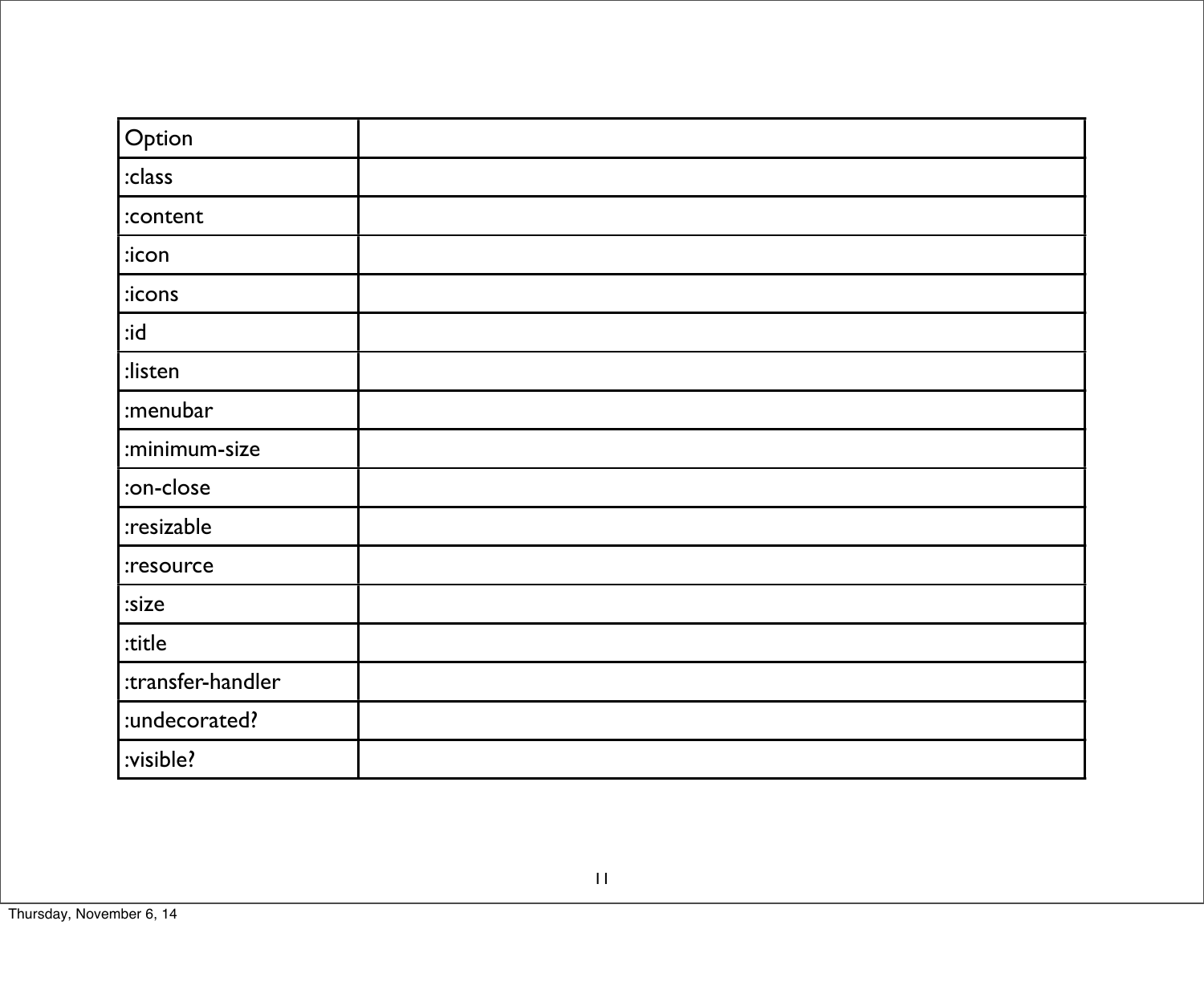#### **show!, move!, hide!**

(move! target :to [x, y]) (move! target :by [dx, dy])

(def window (seesaw/frame :title "First Example" :content "hello world"))

(seesaw/show! window) (seesaw/move! window :by [100 300])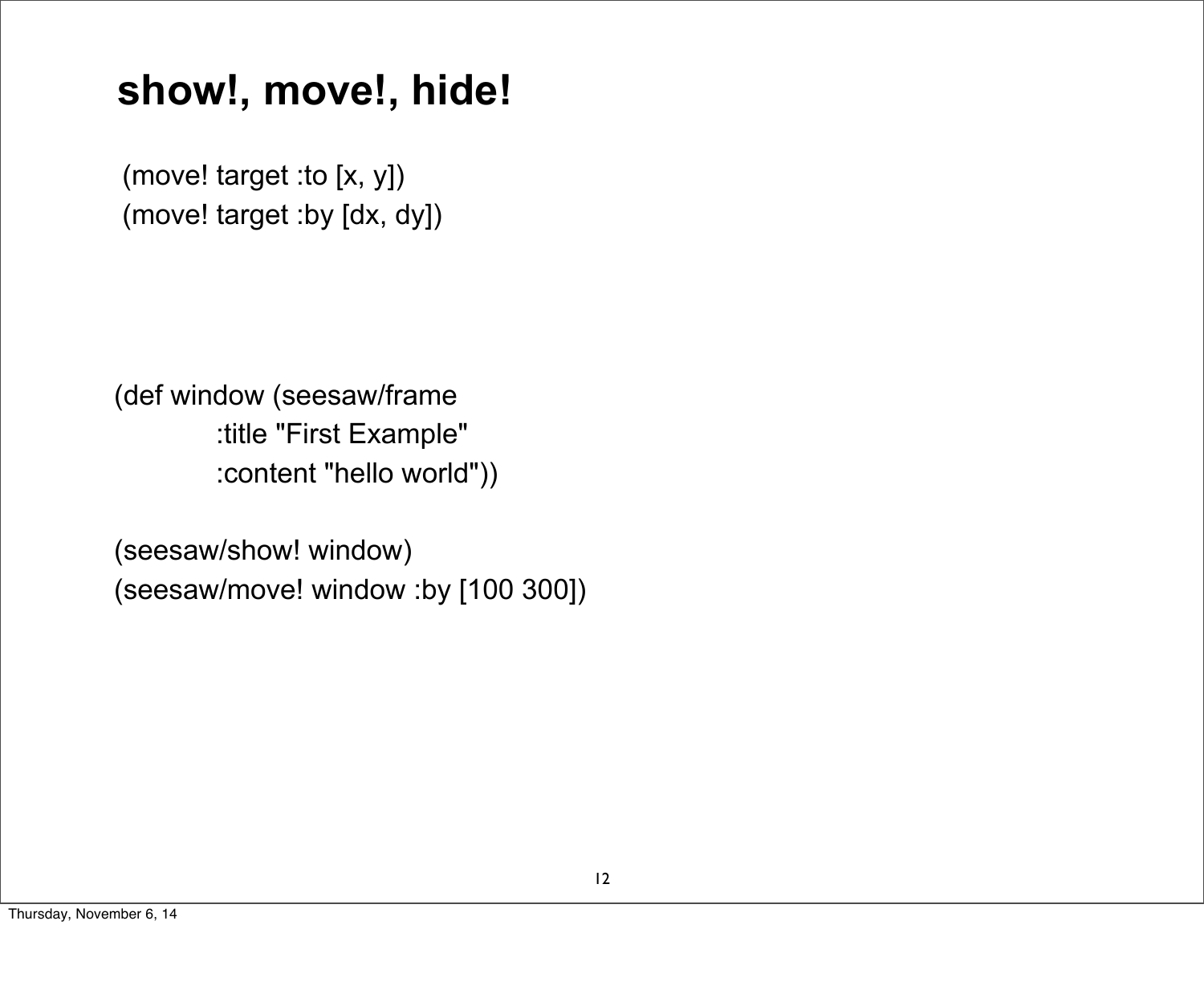## **Making Changes**

(def window (seesaw/frame :title "text Example" :content "Hello World" :width 200 :height 50)) (seesaw/show! window)

(seesaw/config! window :content "Good Bye")

(seesaw/dispose! window)

|             |  | <b>O</b> O text Example |  |
|-------------|--|-------------------------|--|
| Hello World |  |                         |  |

|          |  | text Example |  |
|----------|--|--------------|--|
| Good Bye |  |              |  |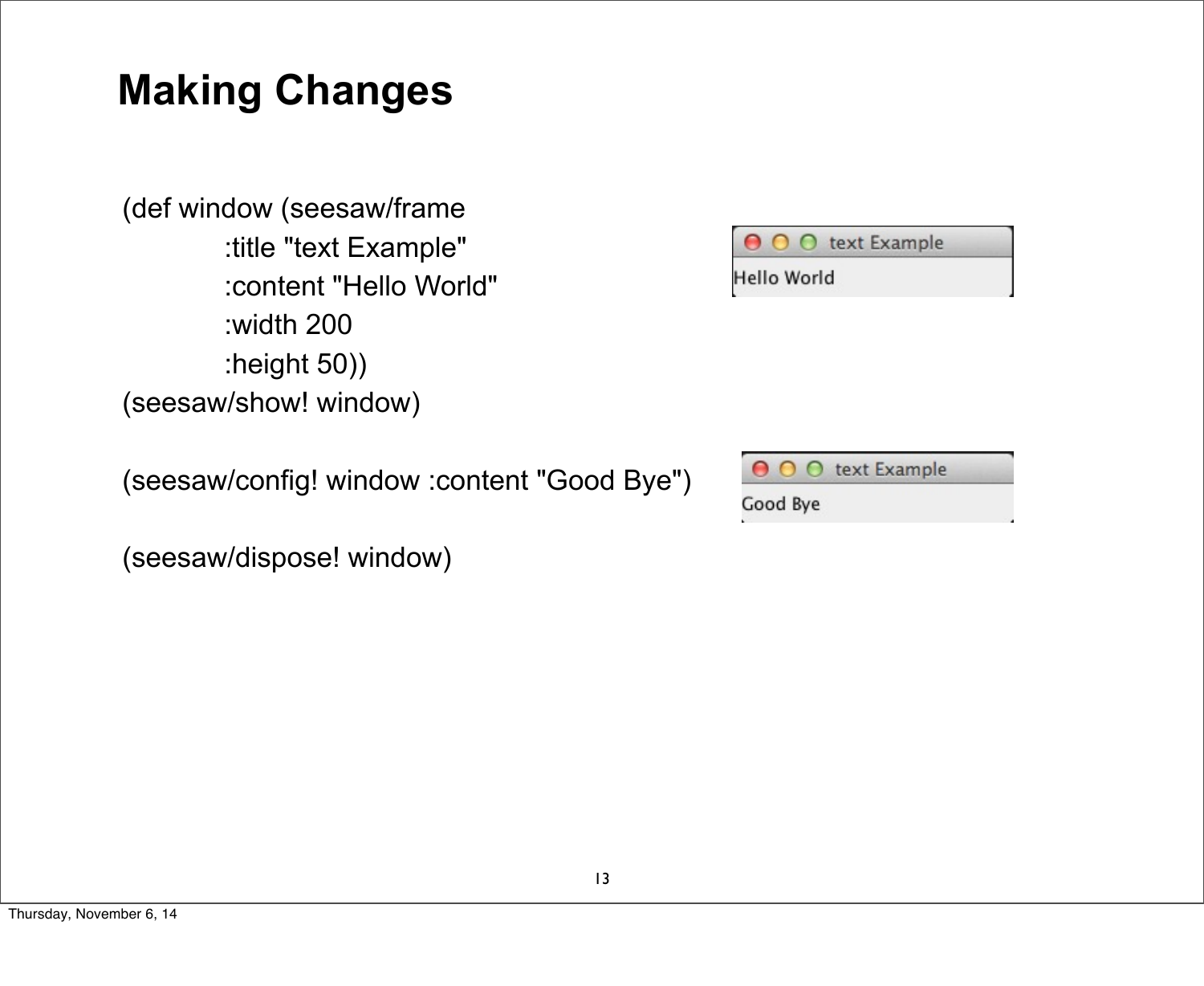#### **alert**

#### Modal



(seesaw/alert "Hello World") Centered in middle of screen

(seesaw/alert window "Hello World") Centered in window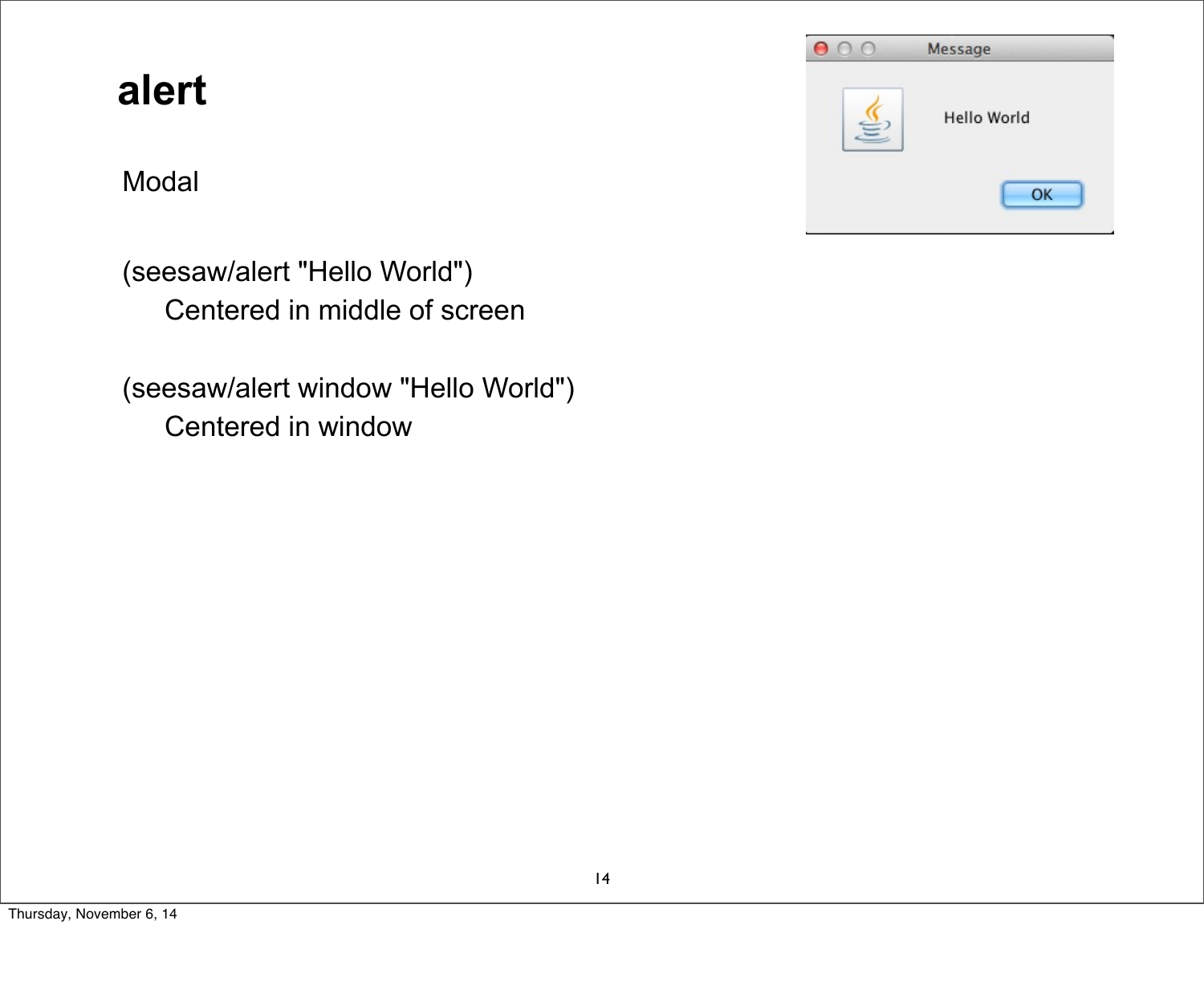# **input**

**Modal** Returns user input or nil if canceled

(seesaw/input "Bang the keyboard like a monkey")

```
(seesaw/input "Pick a color" 
   :choices ["RED" "YELLO" "GREEN"])
```

```
(seesaw/input "Pick a city"
   :choices [{ :name "New York" :population 8000000 }
         { :name "Ann Arbor" :population 100000 }
         { :name "Twin Peaks" :population 5201 }]
   :to-string :name
   :title "Vacation Time")
```

| Bang the keyboard like a monkey |  |    |  |
|---------------------------------|--|----|--|
|                                 |  |    |  |
|                                 |  |    |  |
|                                 |  |    |  |
|                                 |  |    |  |
| Cancel                          |  | OK |  |

| $\circ$ $\circ$ |    |
|-----------------|----|
| Pick a color    |    |
| <b>RED</b>      |    |
| Cancel          | ок |

| Pick a city |    |
|-------------|----|
| New York    |    |
| Cancel      | ОК |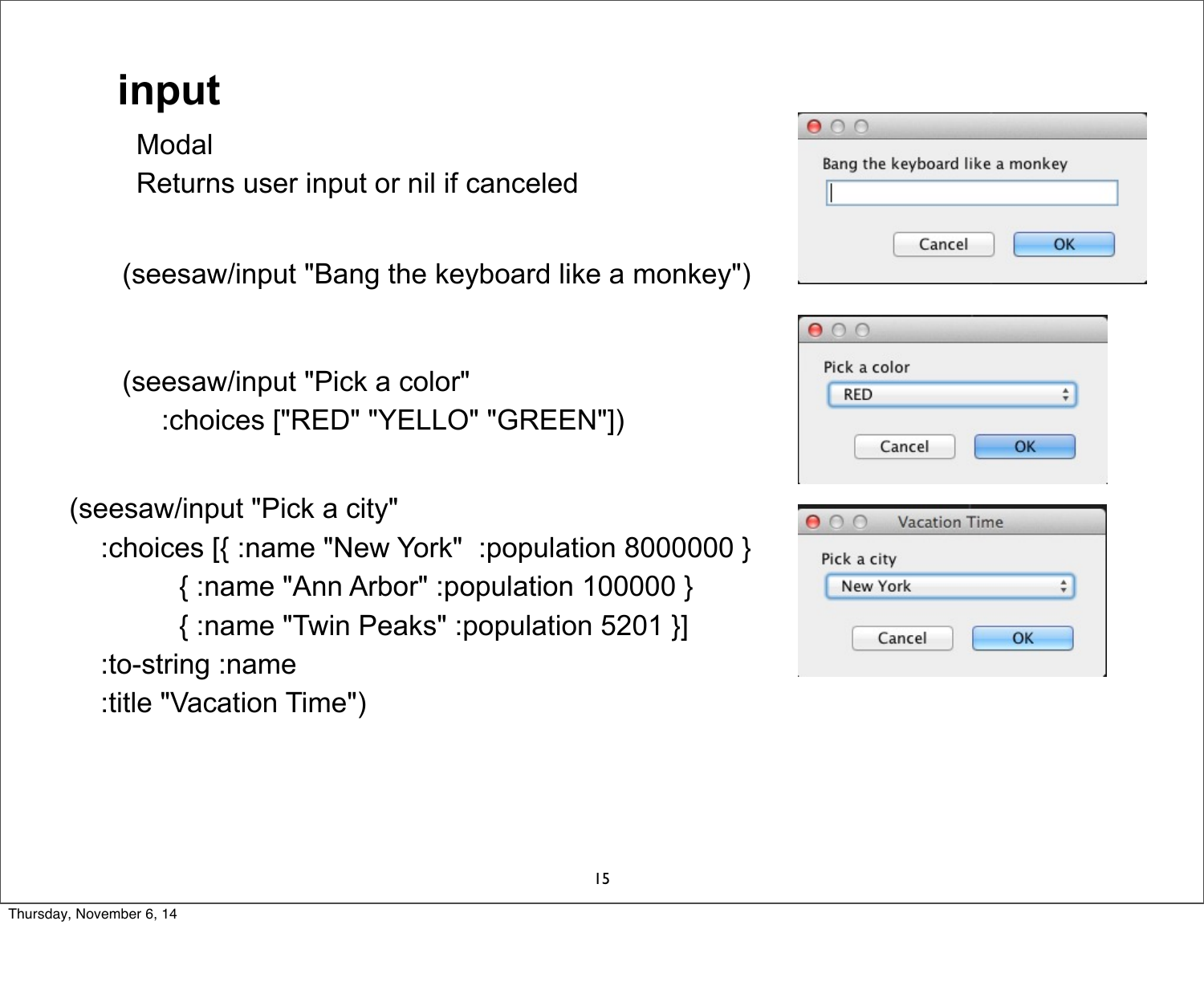# **To Make Examples Simpler**

(defn **display** [content] (let [window (seesaw/frame :title "Example")] (-> window (seesaw/config! :content content) (seesaw/pack!) (seesaw/show!))))

(display "Hi")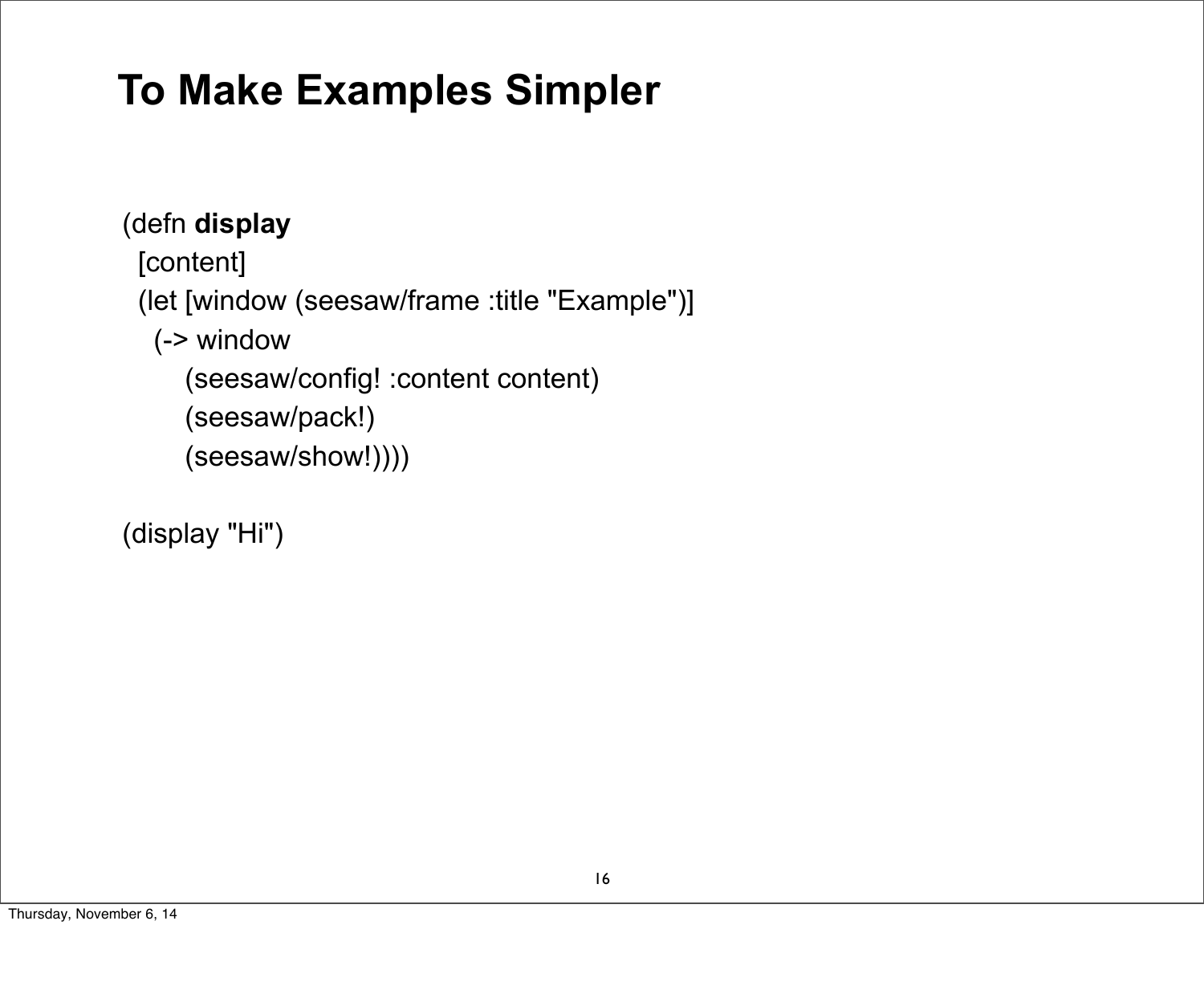## **Button**

(def button (seesaw/button :text "Next" :listen [:action (fn [event](seesaw/alert "Next!" ))]))



(display button)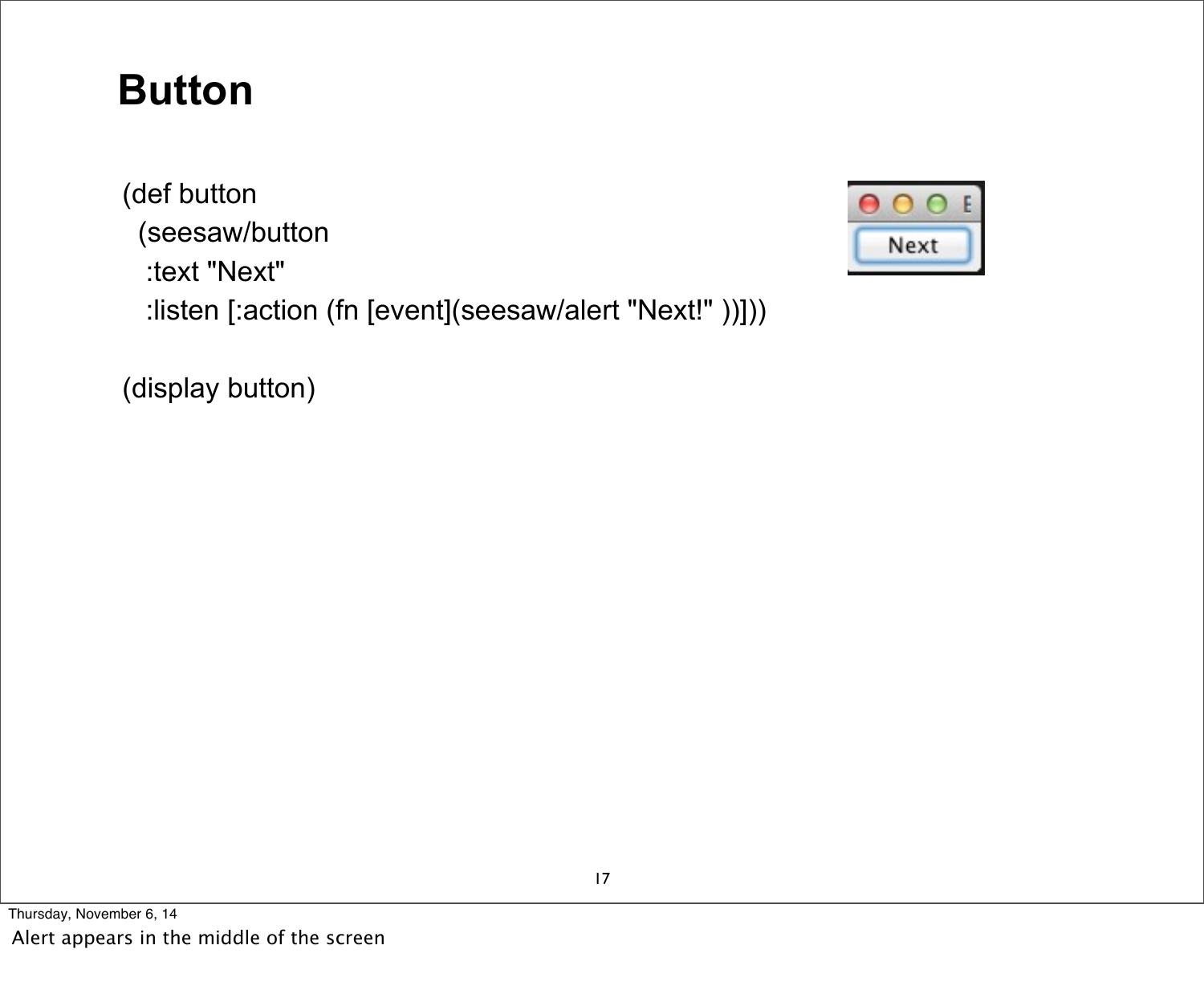## **Button**

(def button (seesaw/button :text "Next" :listen [:action (fn [event] (seesaw/alert **event** "Next!" ))]))

(display button)

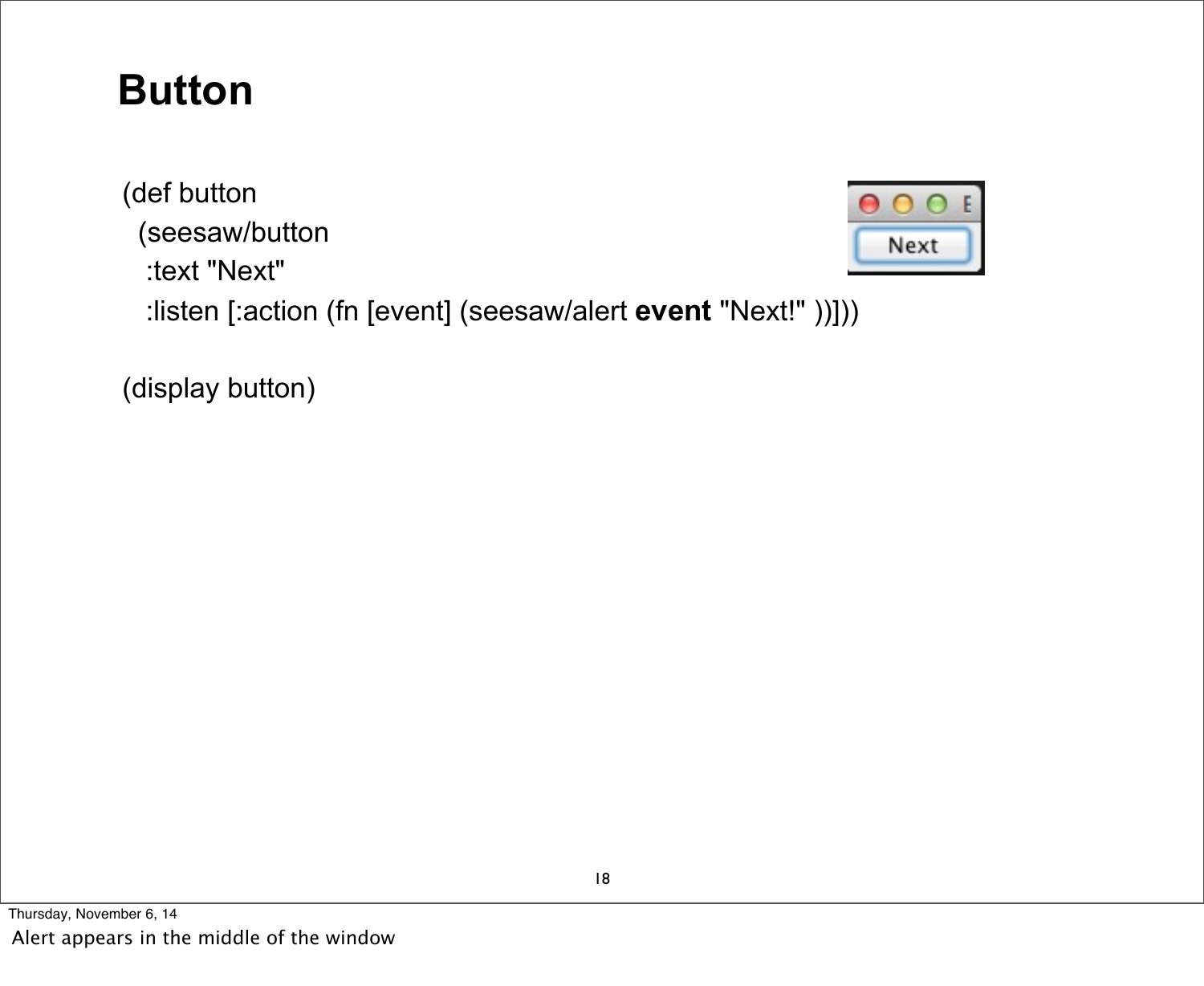#### **Mouse Events**

(def button (seesaw/button :text "Next" :listen [:action (fn [event](seesaw/alert event "Next!" )) :mouse-entered #(seesaw/config! % :foreground :blue) :mouse-exited #(seesaw/config! % :foreground :red)]))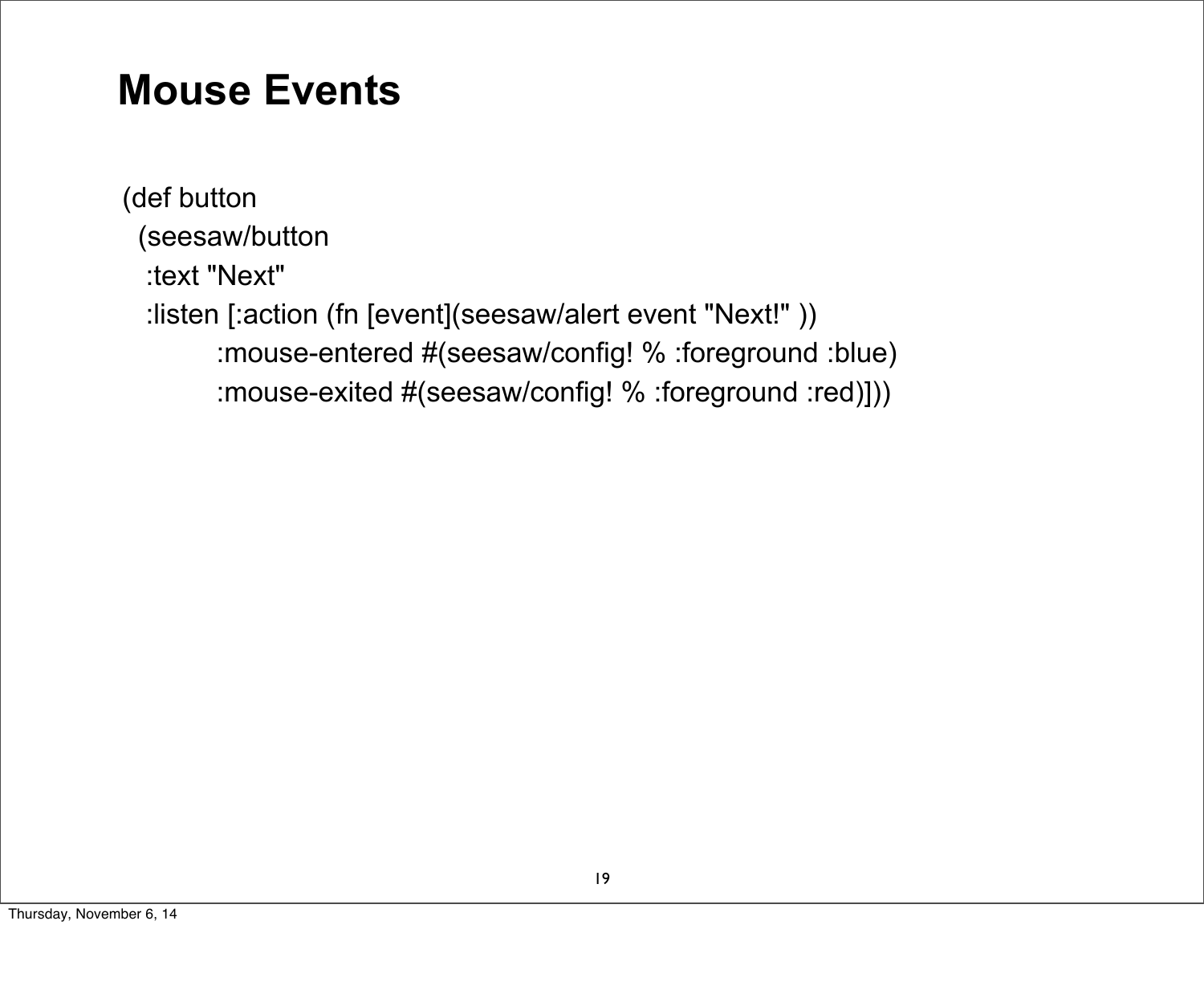# **Finding out Possible Events**

(seesaw.dev/show-events (seesaw/button))

In Console

20 :action [java.awt.event.ActionListener] :action-performed :change [javax.swing.event.ChangeListener] :state-changed :component [java.awt.event.ComponentListener] :component-hidden :component-moved :component-resized :component-shown :focus [java.awt.event.FocusListener] :focus-gained :focus-lost :item [java.awt.event.ItemListener] :item-state-changed :key [java.awt.event.KeyListener] :key-pressed :key-released :key-typed :mouse [java.awt.event.MouseListener] :mouse-clicked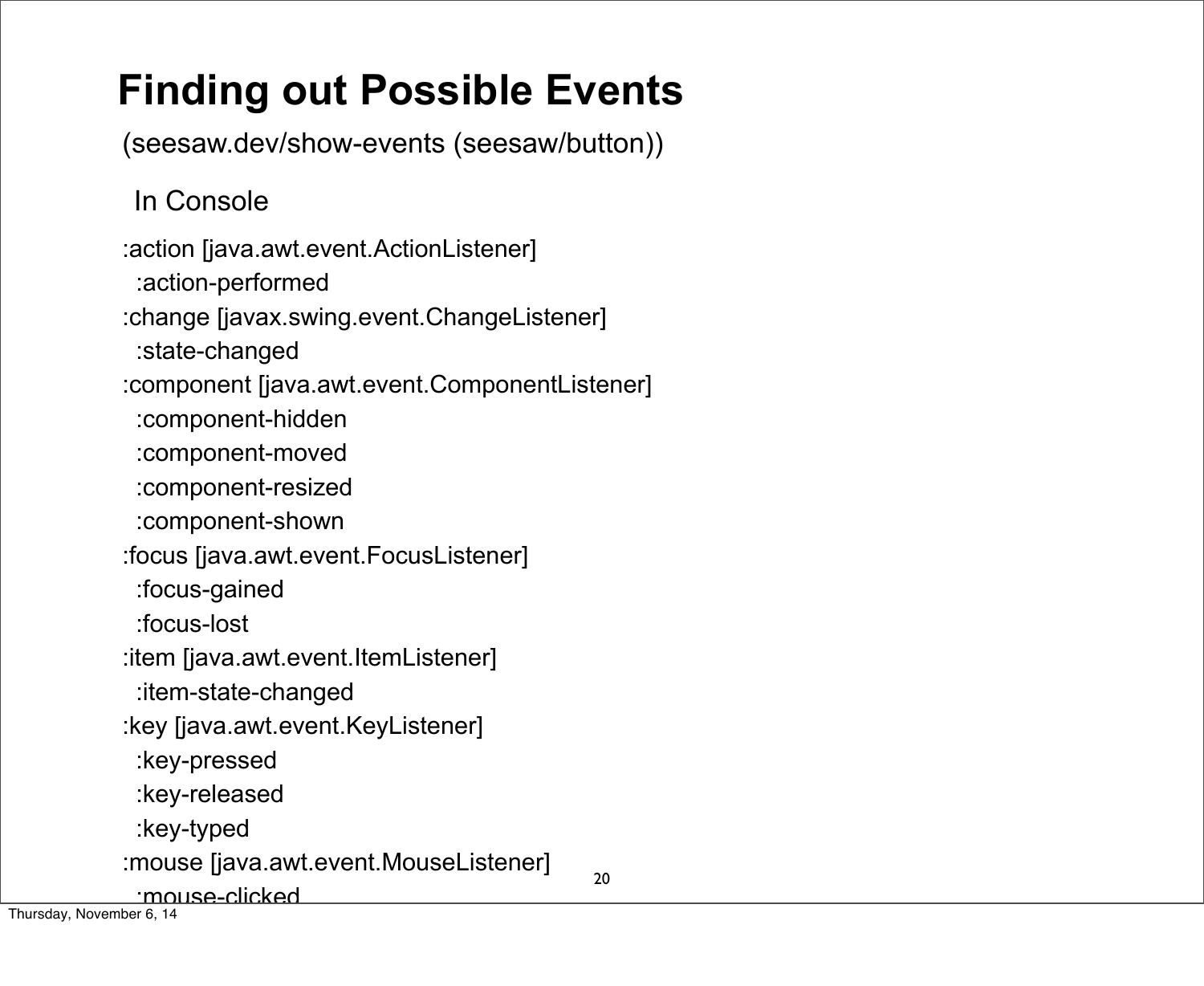## **Adding Listeners Separate**

(def button (seesaw/button :text "Next"))

(seesaw/listen button

 :action (fn [event](seesaw/alert event "Next!" )) :mouse-entered #(seesaw/config! % :foreground :blue) :mouse-exited #(seesaw/config! % :foreground :red))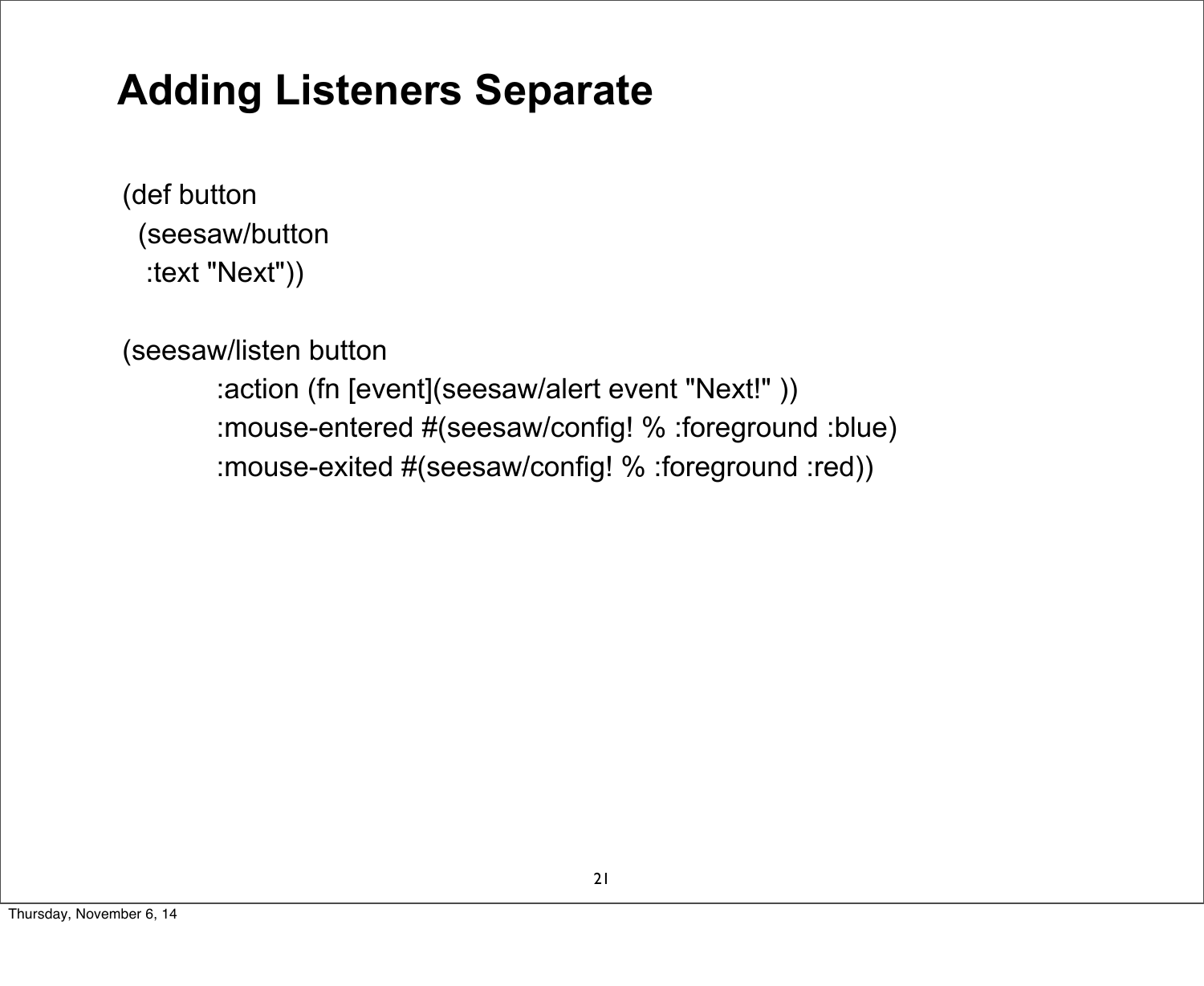#### **Labels**

(display "This is a label")

 $000E$ This is a label

(def label (seesaw/label :text "This is a label too" :background :red :foreground "#00f" :font "ARIAL-BOLD-40")) (display label)

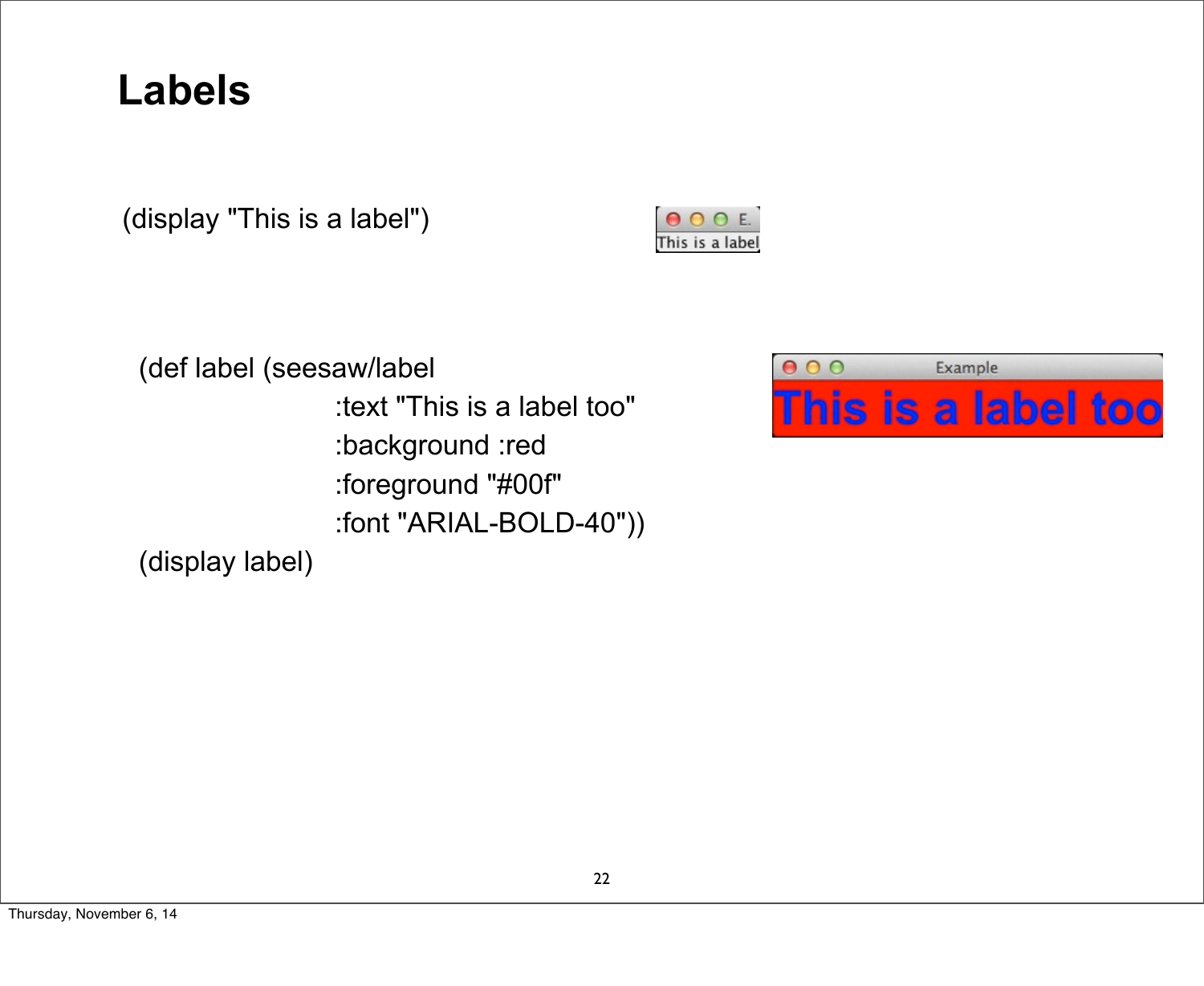## **Colors**

:foreground java.awt.Color/BLACK (a raw color object) :foreground (color 255 255 224) (RGB bytes) :foreground (color 255 255 224 128) (RGBA bytes) :foreground "#FFEEDD" (hex color string or keyword) :foreground "#FED" ("short" CSS-style hex color string or keyword) :foreground "aliceblue" (CSS-style named color string or keyword) :foreground (color "#FFEEDD" 128) (hex color string (or name) + alpha)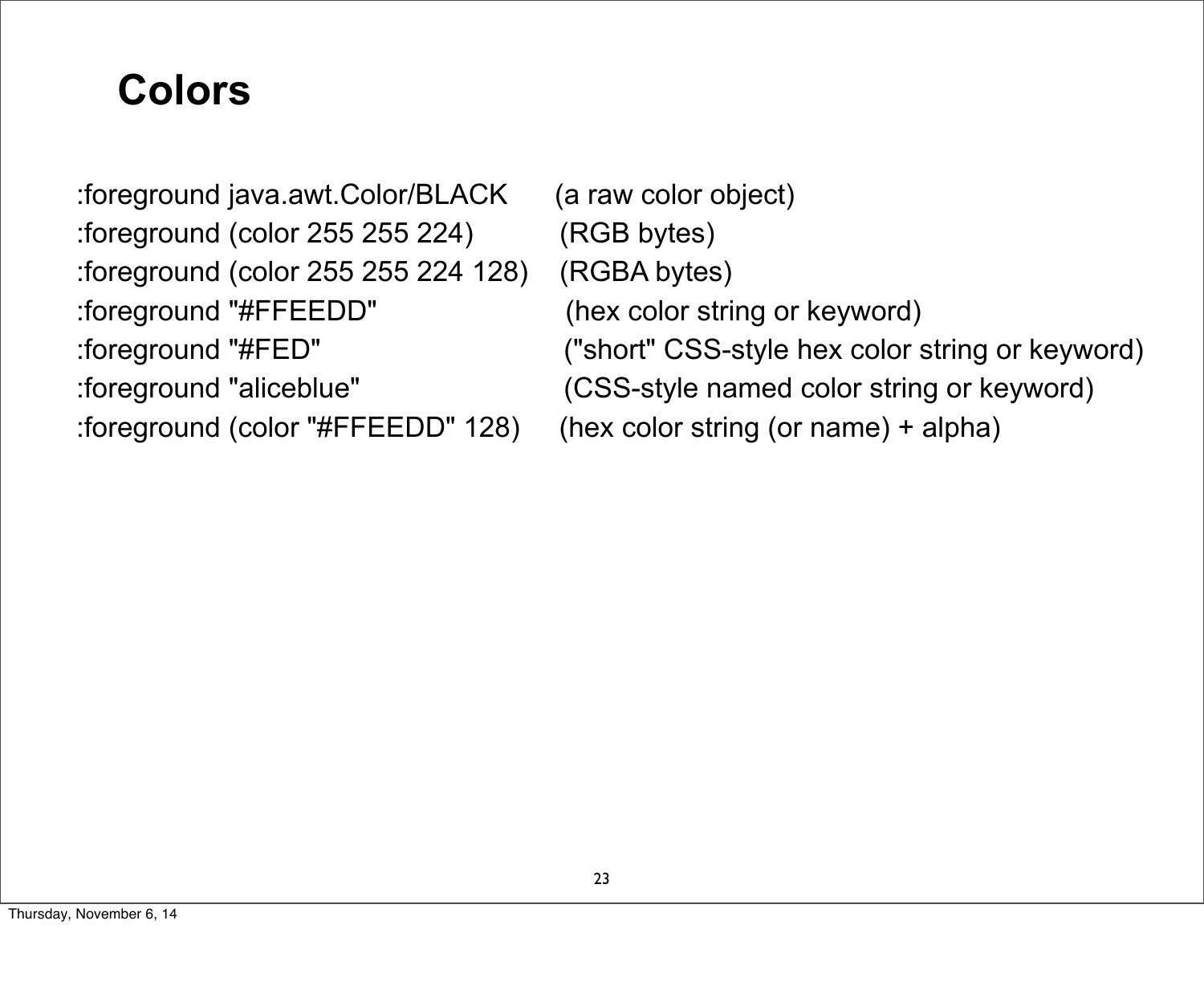#### **Fonts**

:font "ARIAL-BOLD-18" (Swing-style font spec string) :font {:name "ARIAL" :style :bold :size 18} (using a properties hash) :font (font :name "ARIAL" :style :bold :size 18) (using properties with font function)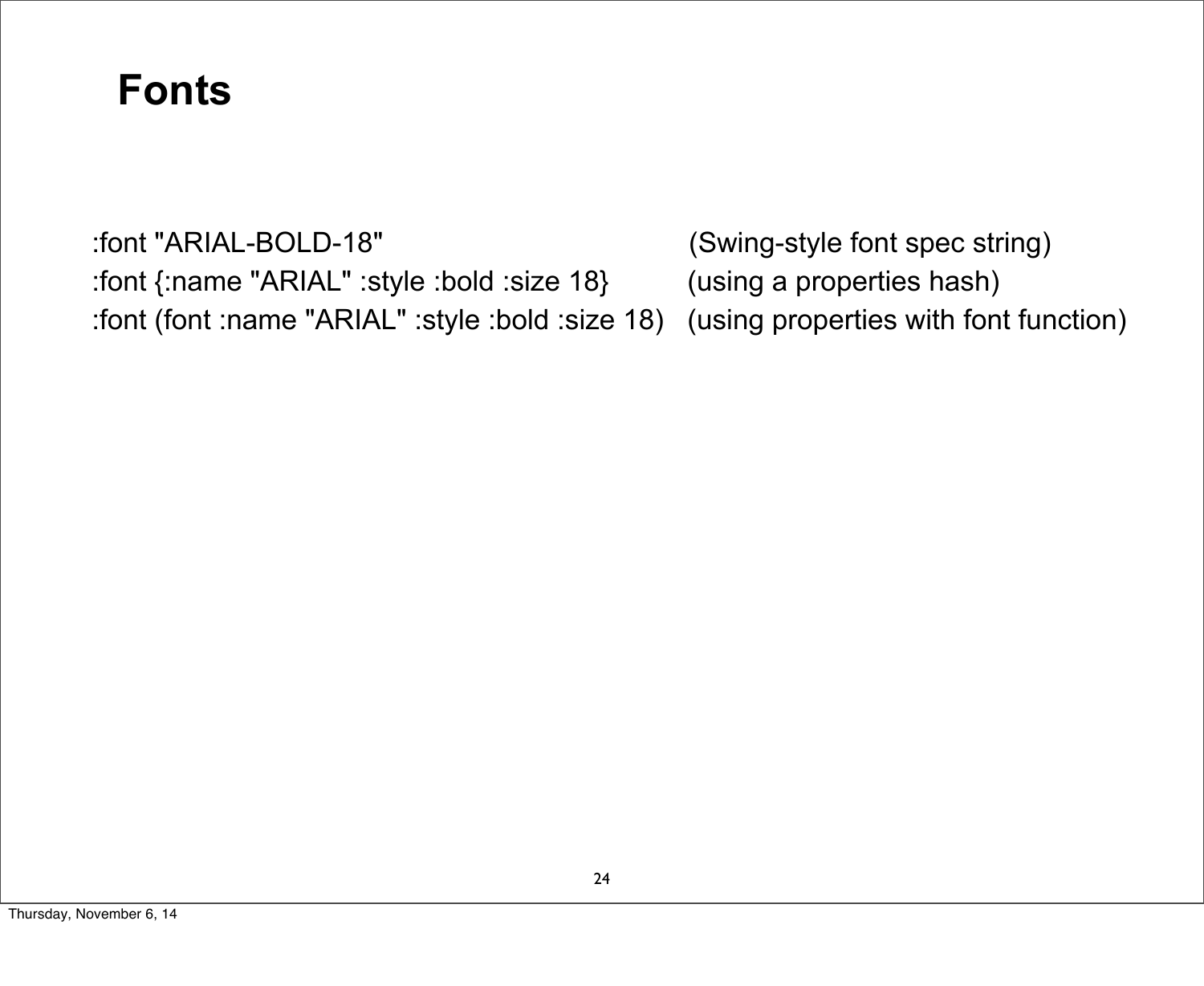#### **Text Fields**

(def textfield (seesaw/text :text "Hi Mom" :editable? false :columns 50))

(display textfield)

 $000$ Example

Hi Mom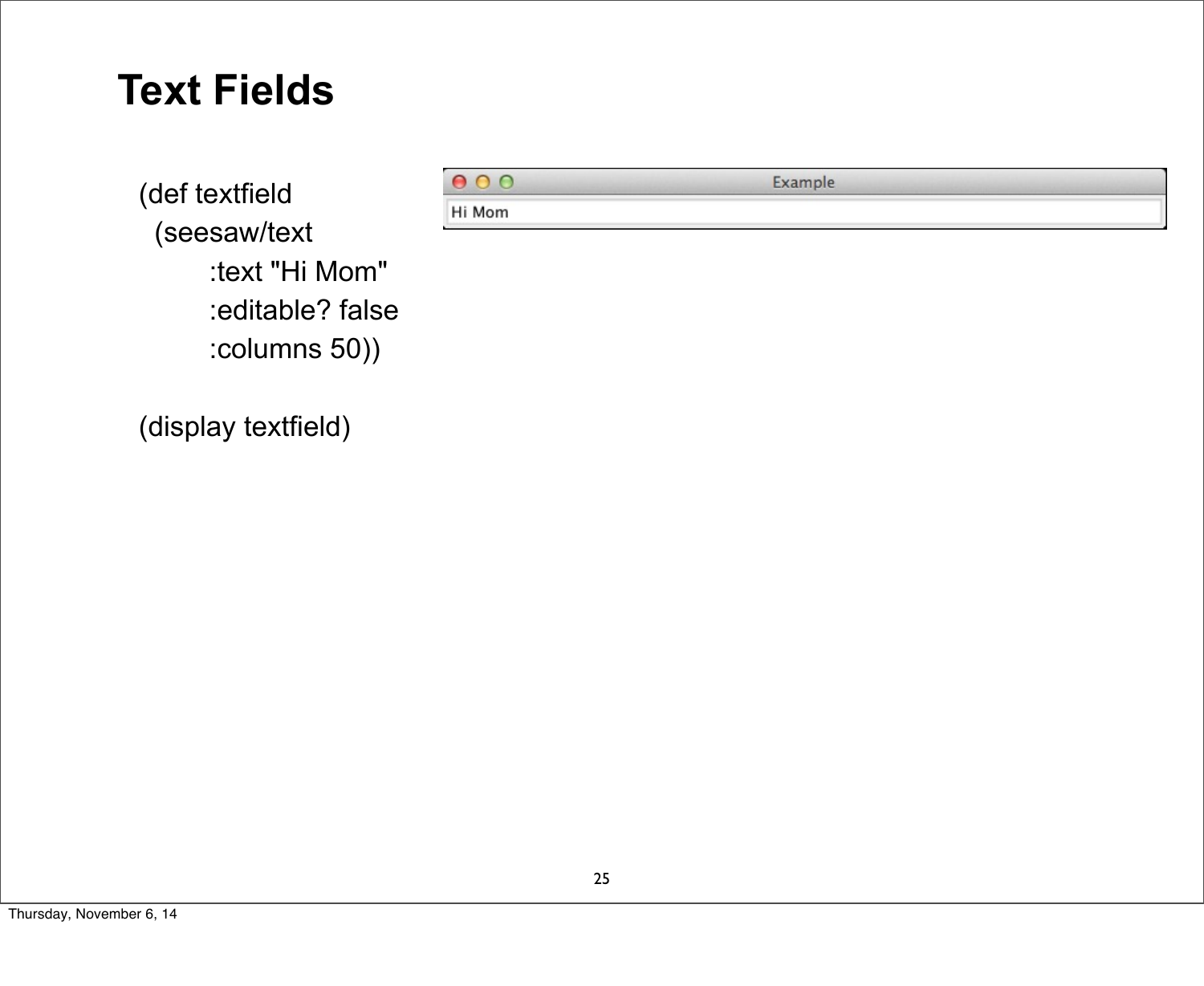## **Getting text from Text or Other Widget**

(def textfield (seesaw/text :text "Hi Mom"))

(seesaw/text textfield) returns "Hi Mom"

Given a widget, document, or event seesaw/text returns the text of the argument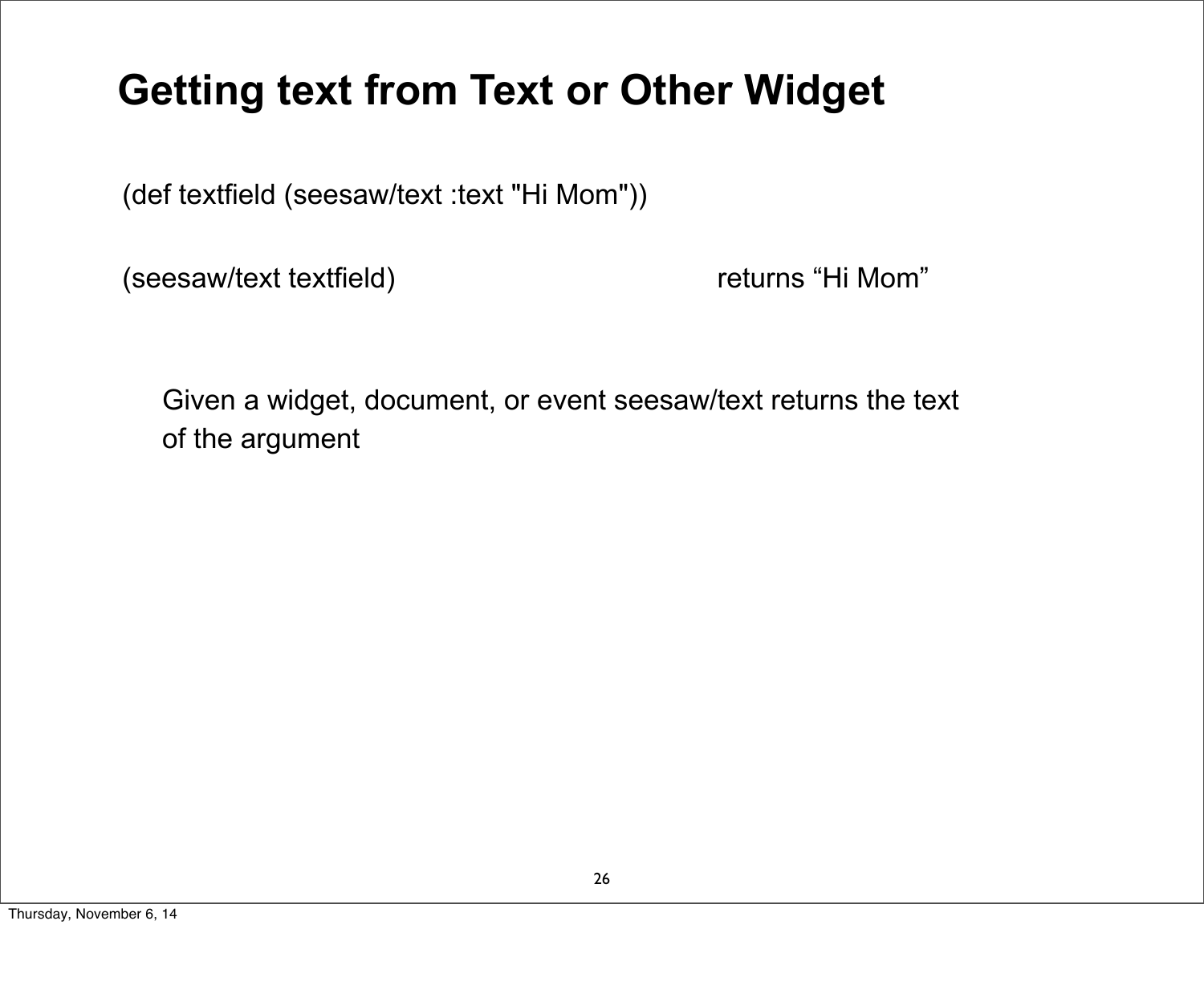# **Changing the Text**

(def textfield (seesaw/text :text "Hi Mom"))

(seesaw/config! textfield :text "This is too long")

(seesaw/text! textfield "This is better")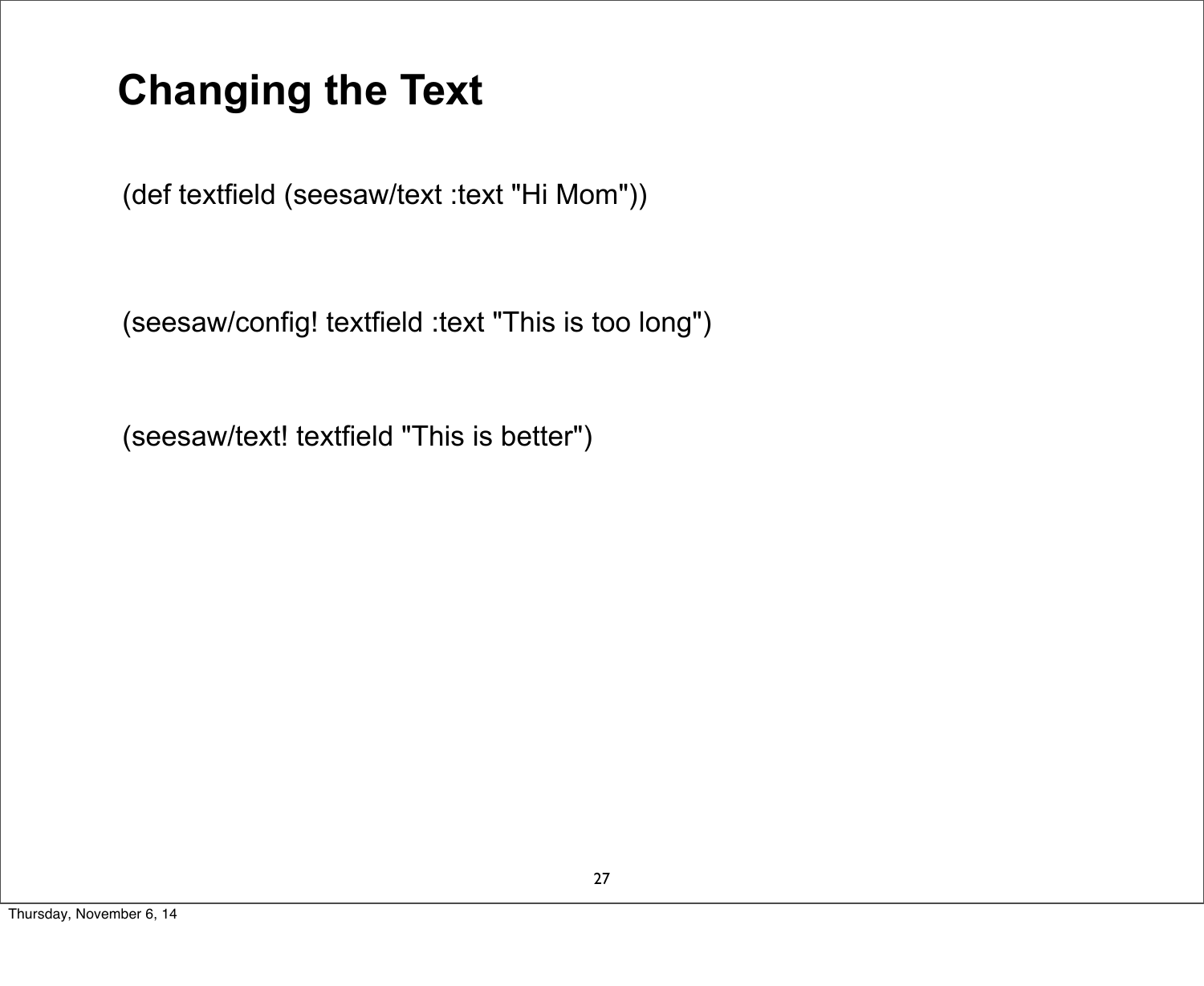## **Getting text/value from Widgets**

(def textfield (seesaw/text :text "Hi Mom"))

(seesaw/value textfield) returns "Hi Mom"

(seesaw/value target)

Target is a widget Return natural value of widget Usually the text or current selection of widget

Target is container Map of all children widget values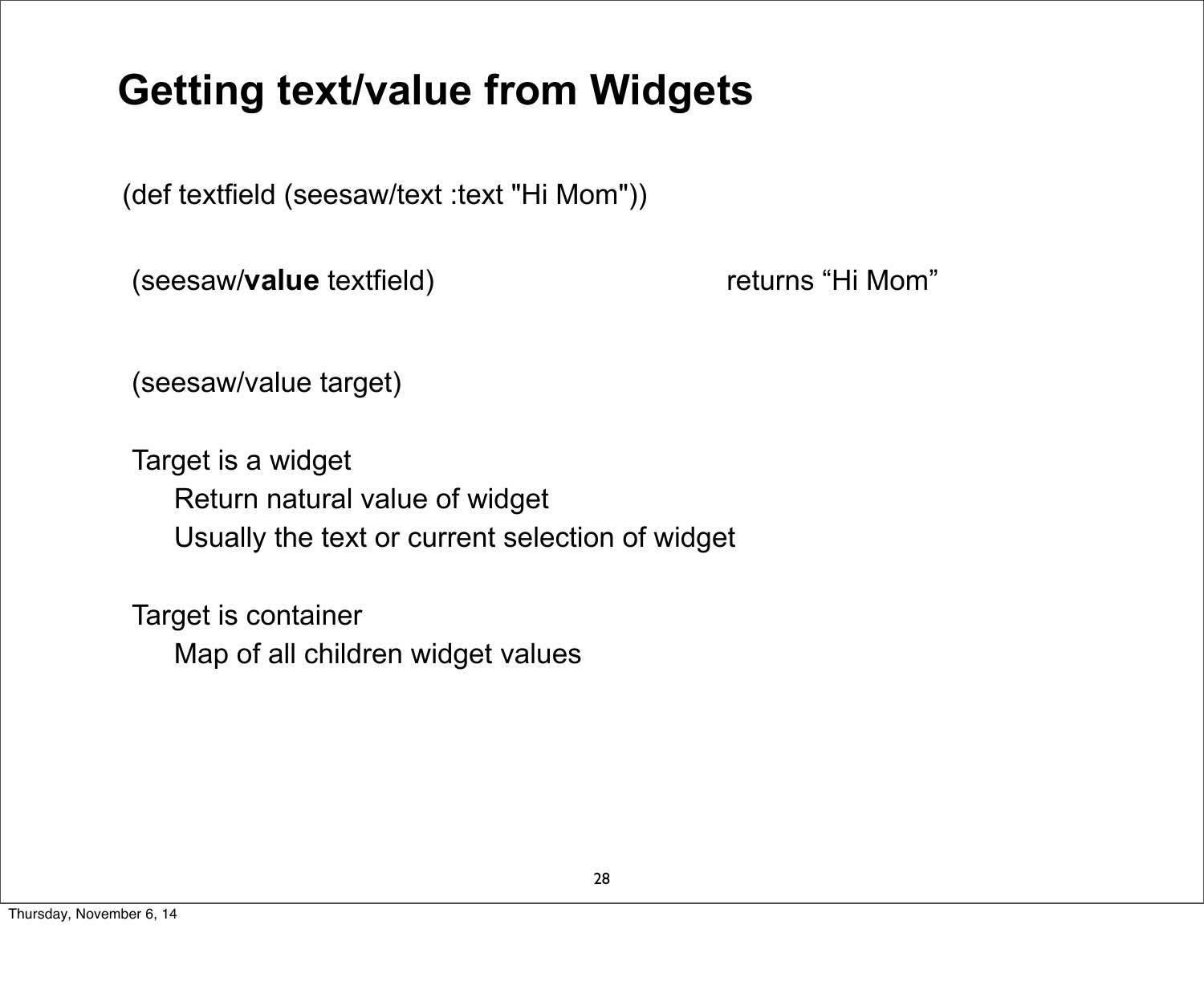## **Yes you can set the value**

(def textfield (seesaw/text :text "Hi Mom"))

(seesaw/value! textfield "Hi Dad")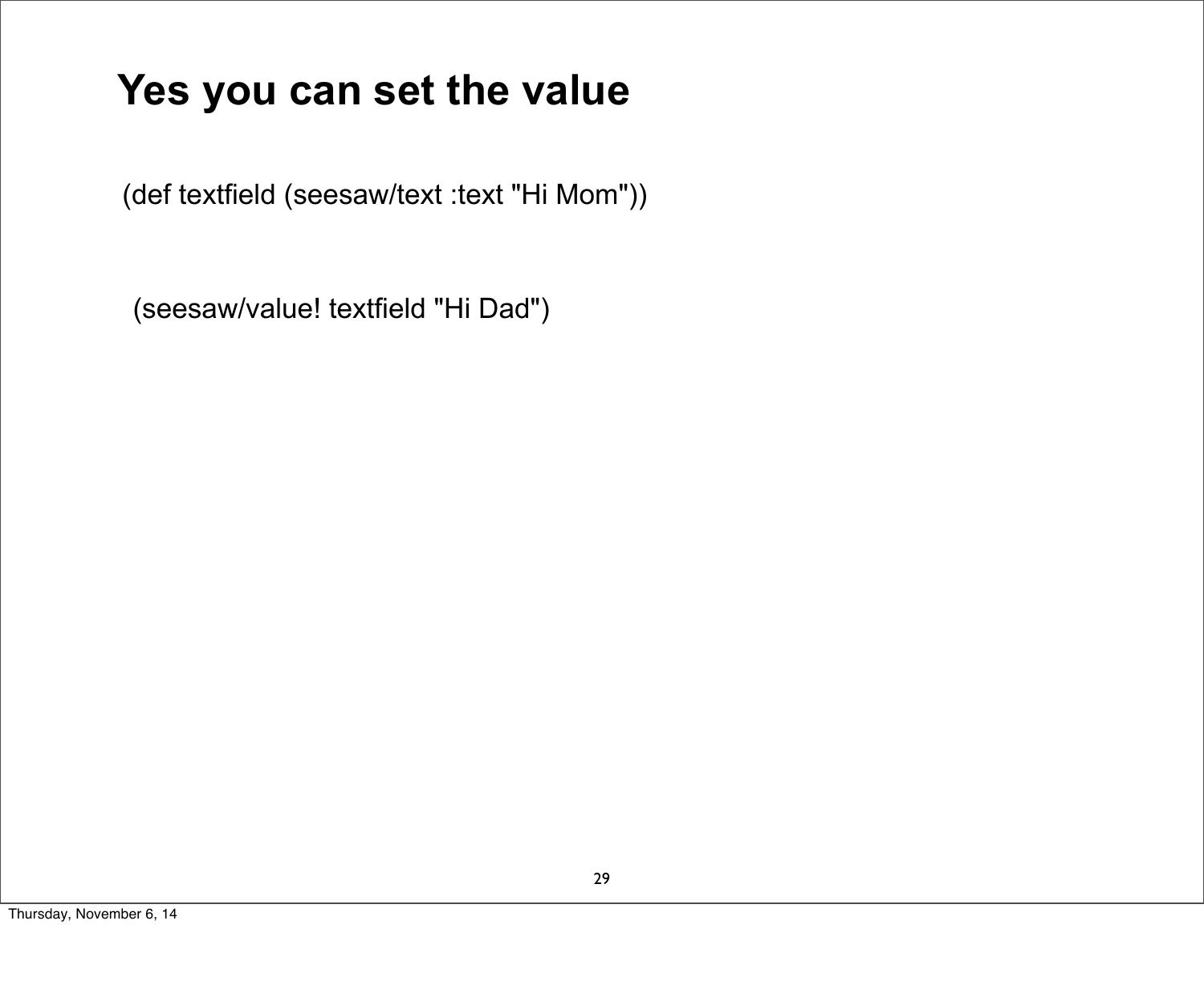#### **Text Fields**

| (def textfield                                                     | 000    | Example |  |
|--------------------------------------------------------------------|--------|---------|--|
|                                                                    | Hi Mom |         |  |
| (seesaw/text                                                       |        |         |  |
| :text "Hi Mom"                                                     |        |         |  |
| :editable? true                                                    |        |         |  |
| :columns 10                                                        |        |         |  |
| :listen [:document $\#(\text{println} \text{ (seesaw/text } %))])$ |        |         |  |

(display textfield)

Every time the text changes the :document action is triggered

(seesaw/text event) returns the text of the event source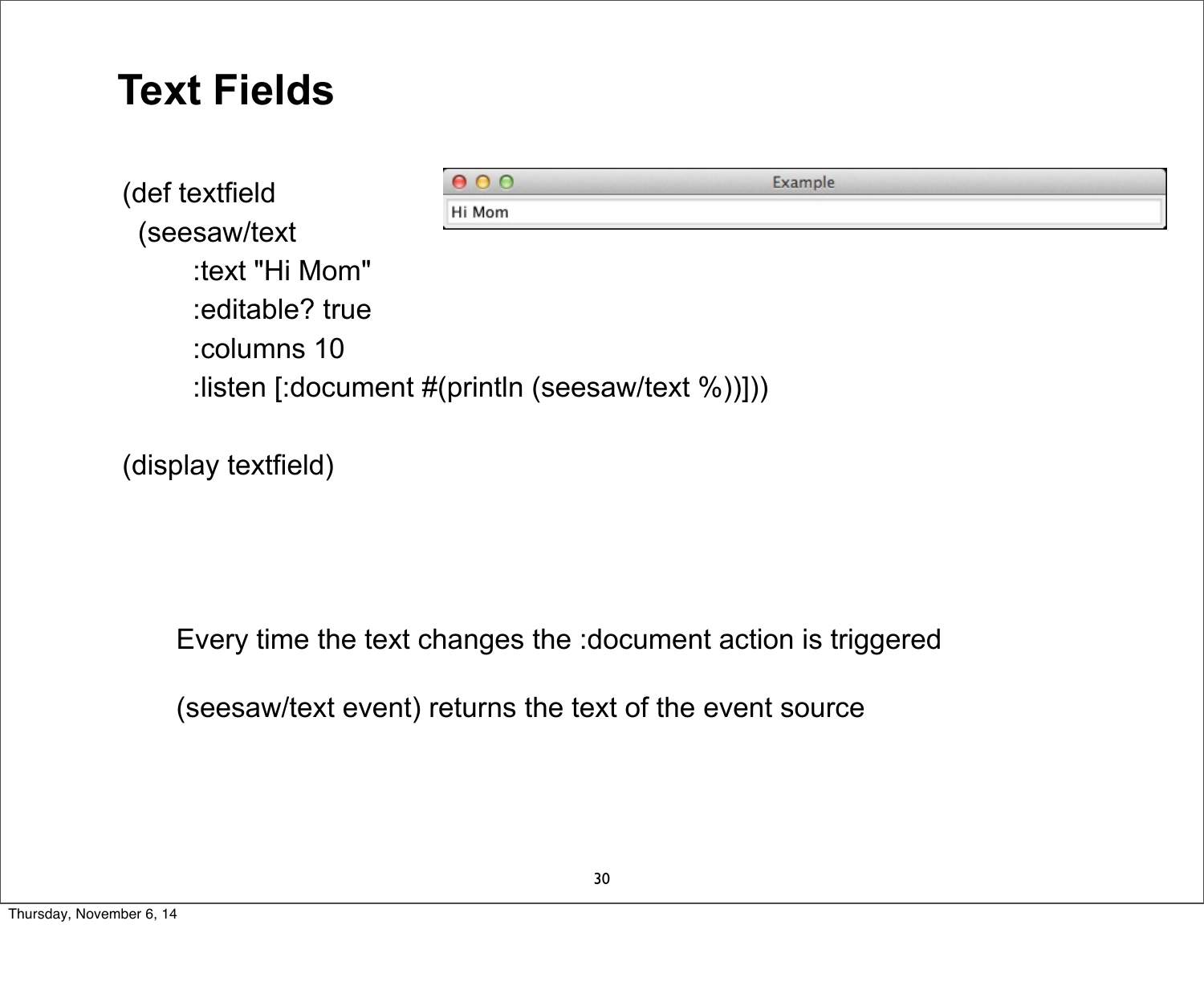## **Containers -Showing More that One Widget**

top-bottom-split left-right-split border-panel flow-panel grid-panel horizontal-panel tabbed-panel vertical-panel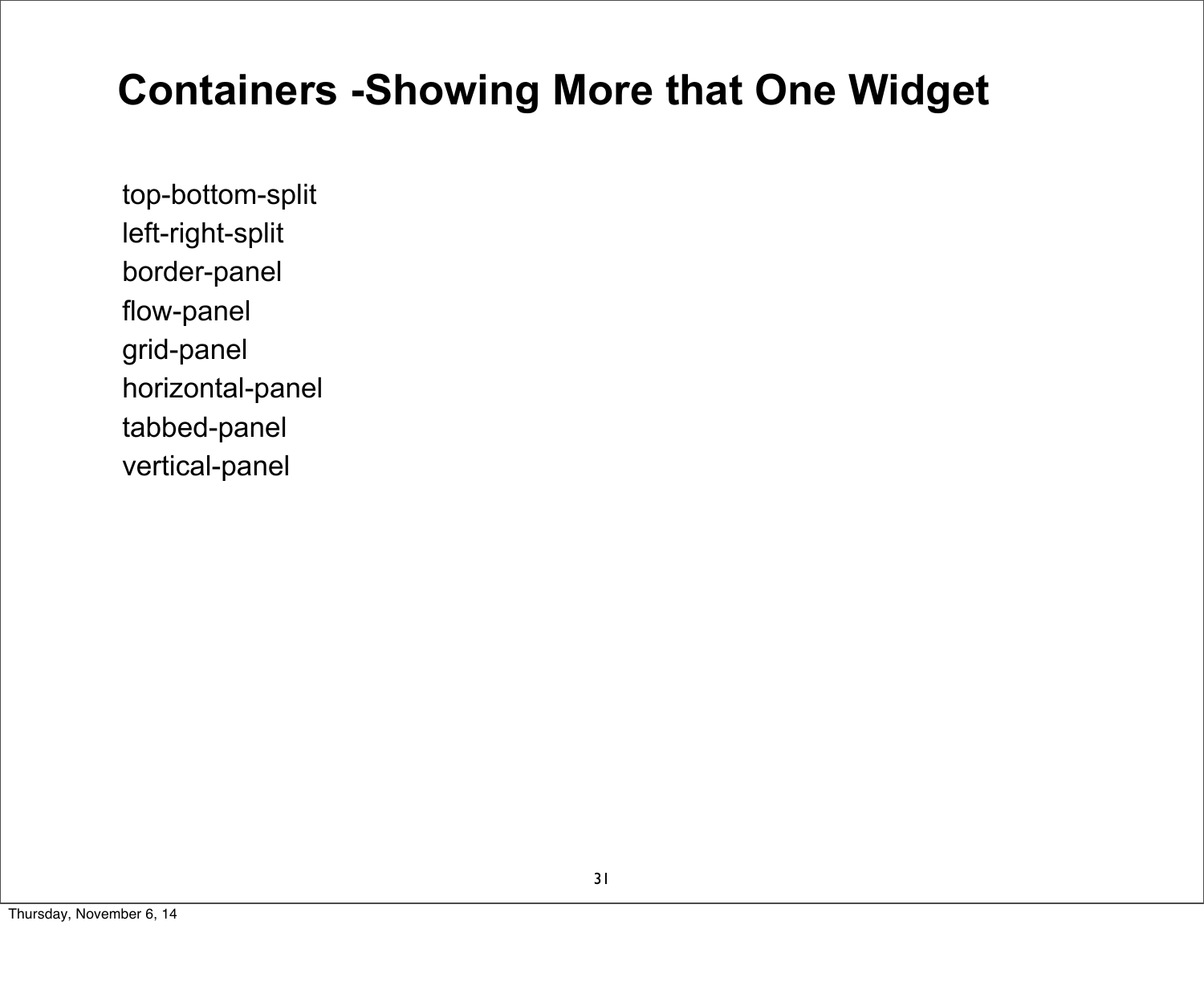# **Left-Right-Split**



(defn two-widgets [] (let [message (seesaw/text :text "hi" :columns 10) done (seesaw/button :text "done" :listen [:action (fn [e] (println (seesaw/text message)))])] (seesaw/left-right-split done message)))

(display (two-widgets))

When button is pressed current text of the text area is printed out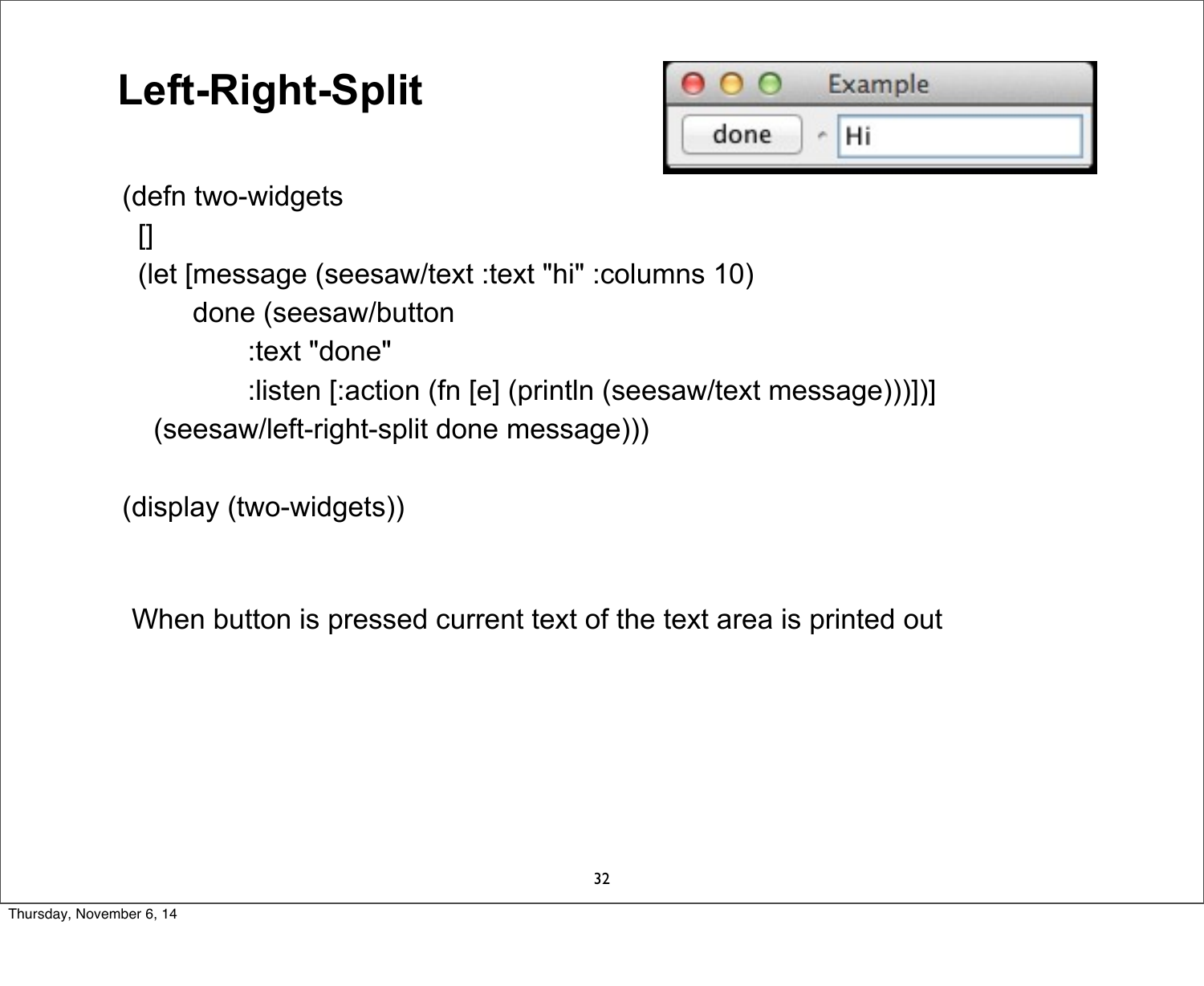# **Finding Widgets in Window**

Handlers do not always have direct access to a widget

Give widget an id

(seesaw/to-root event) returns the root widget

(seesaw/select root [:#the-id-for-widget]) returns widget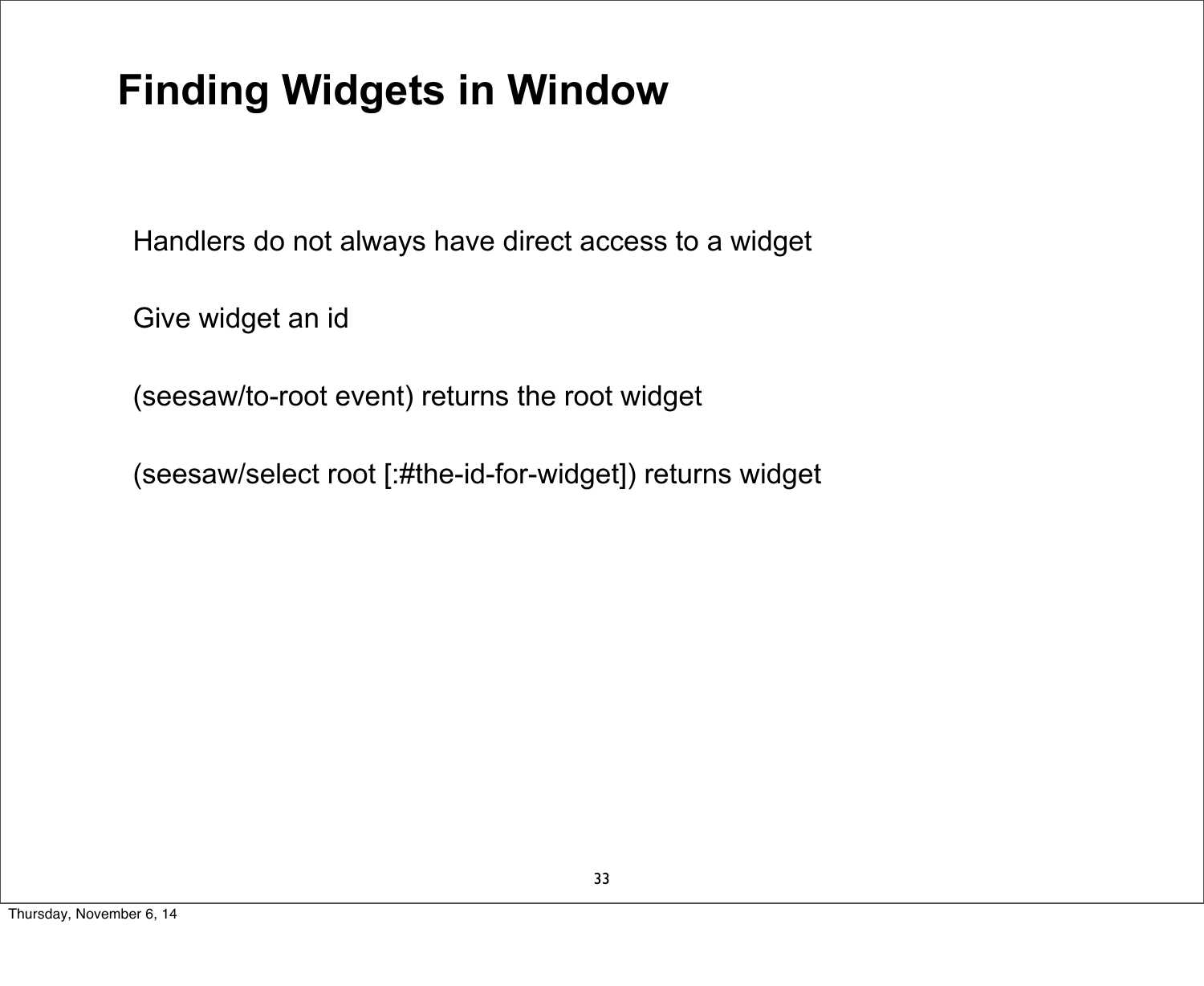(defn done [event] (let [root (seesaw/**to-root** event) textfield (seesaw/**select** root **[:#foo]**) current-text (seesaw/text textfield)] (seesaw/text! textfield (clojure.string/capitalize current-text))))

(defn two-widgets  $\prod$  (let [message (seesaw/text :text "hi" :columns 10 :**id :foo**) done (seesaw/button :text "done" :listen [:action done])] (seesaw/left-right-split done message)))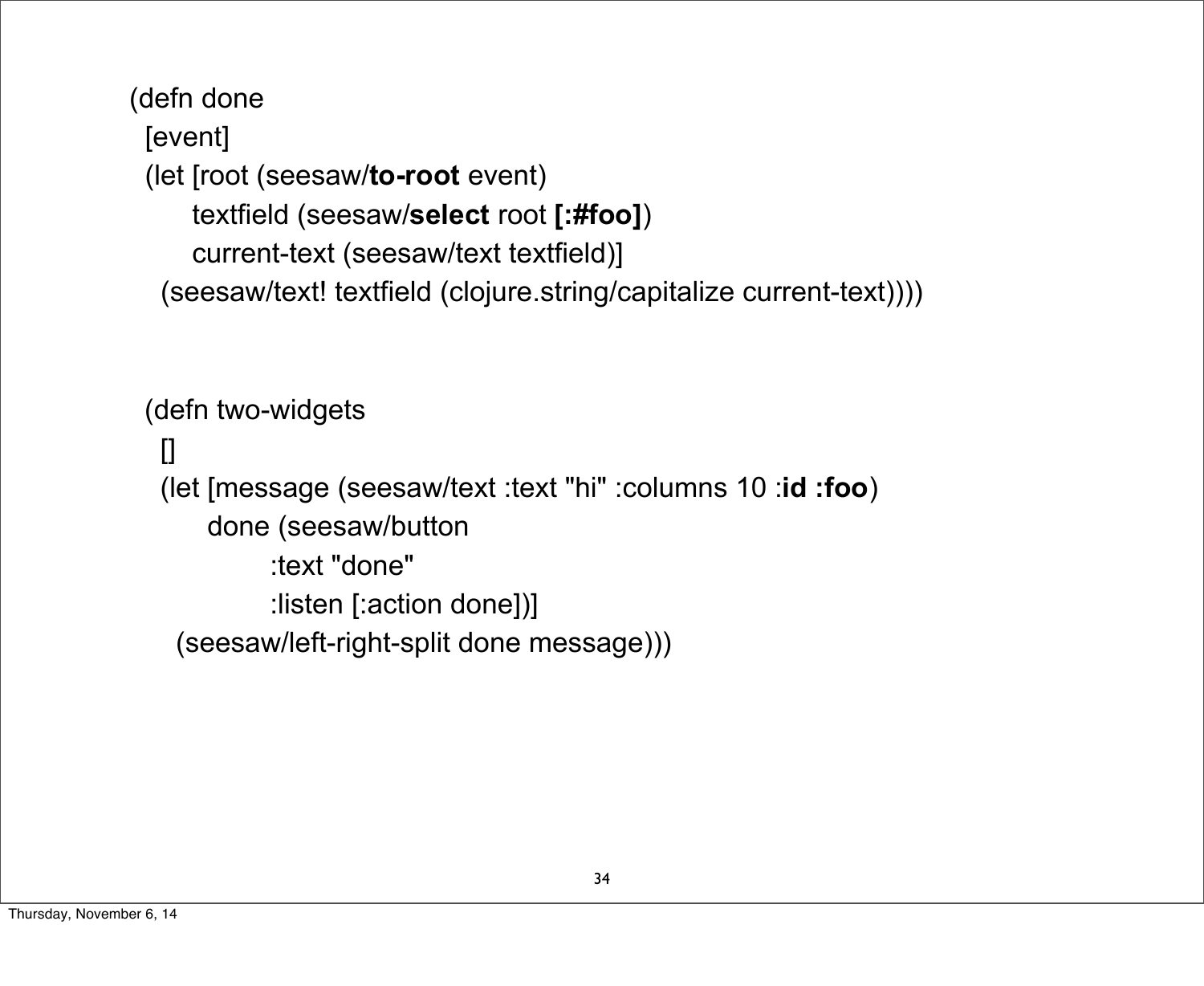#### **Lists**



(def small-list (seesaw/listbox :model ["a" "b" "c"]))

(seesaw/listen small-list

:selection (fn [event] (println "You selected " (seesaw/selection event))))

(display small-list)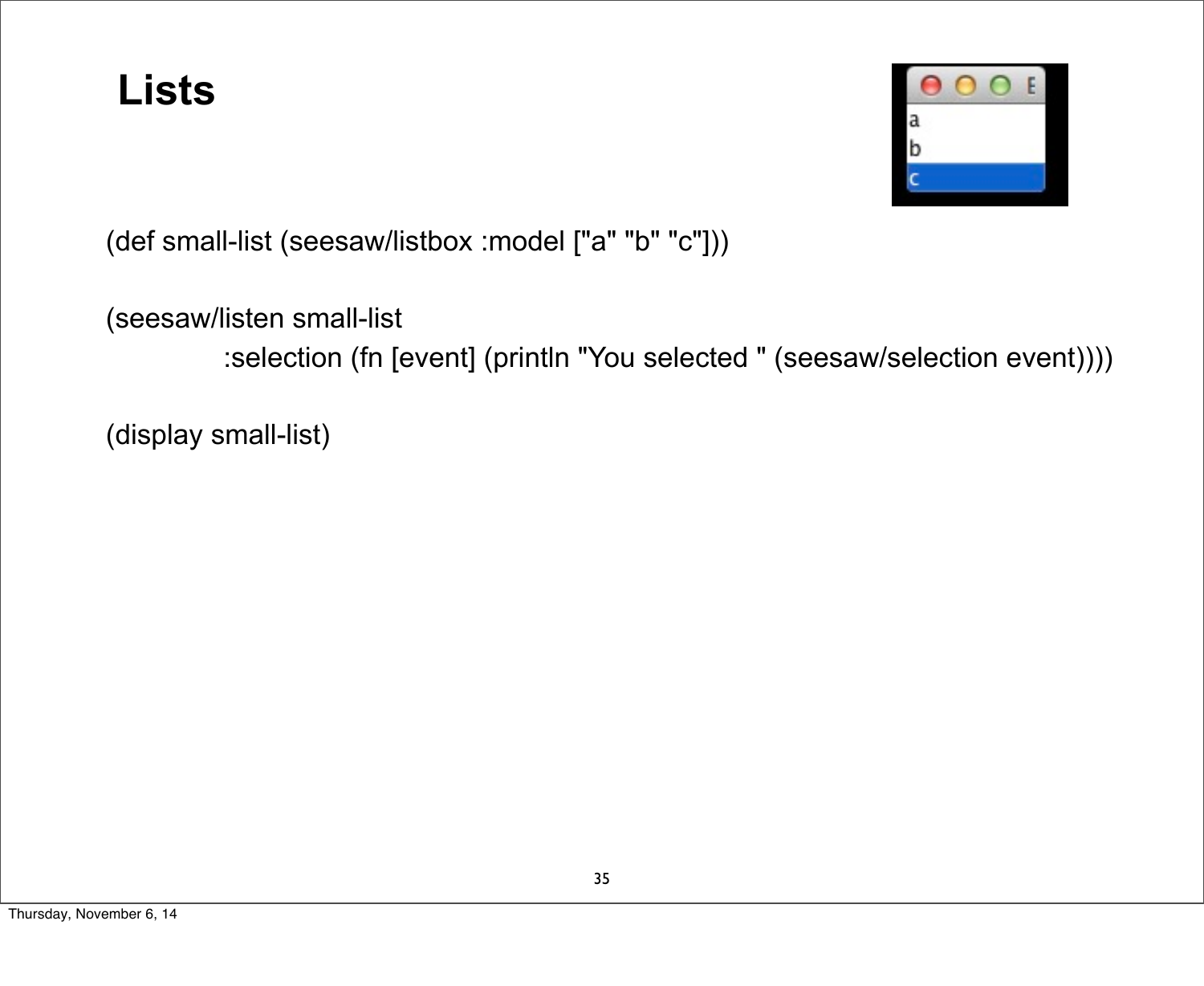## **What Happens when list is too long!**

(defn display [content width height] (let [window (seesaw/frame :title "Example" :content content :width width :height height)] (seesaw/show! window)))

(def small-list (seesaw/listbox :model (-> 'seesaw.core ns-publics keys sort)))

(display small-list 150 100)

O O Example ->InputChoice ->SelectWith ConfigAction Configlcon ConfigModel ConfigText LayoutOrientationConfig SelectionModeConfig Showable abstract-panel action action-option add! alert all-frames assert-ui-thread border-panel border-panel-options box-panel box-panel-options button button-group button-group-options button-options canvas canvas-options card-panel card-panel-options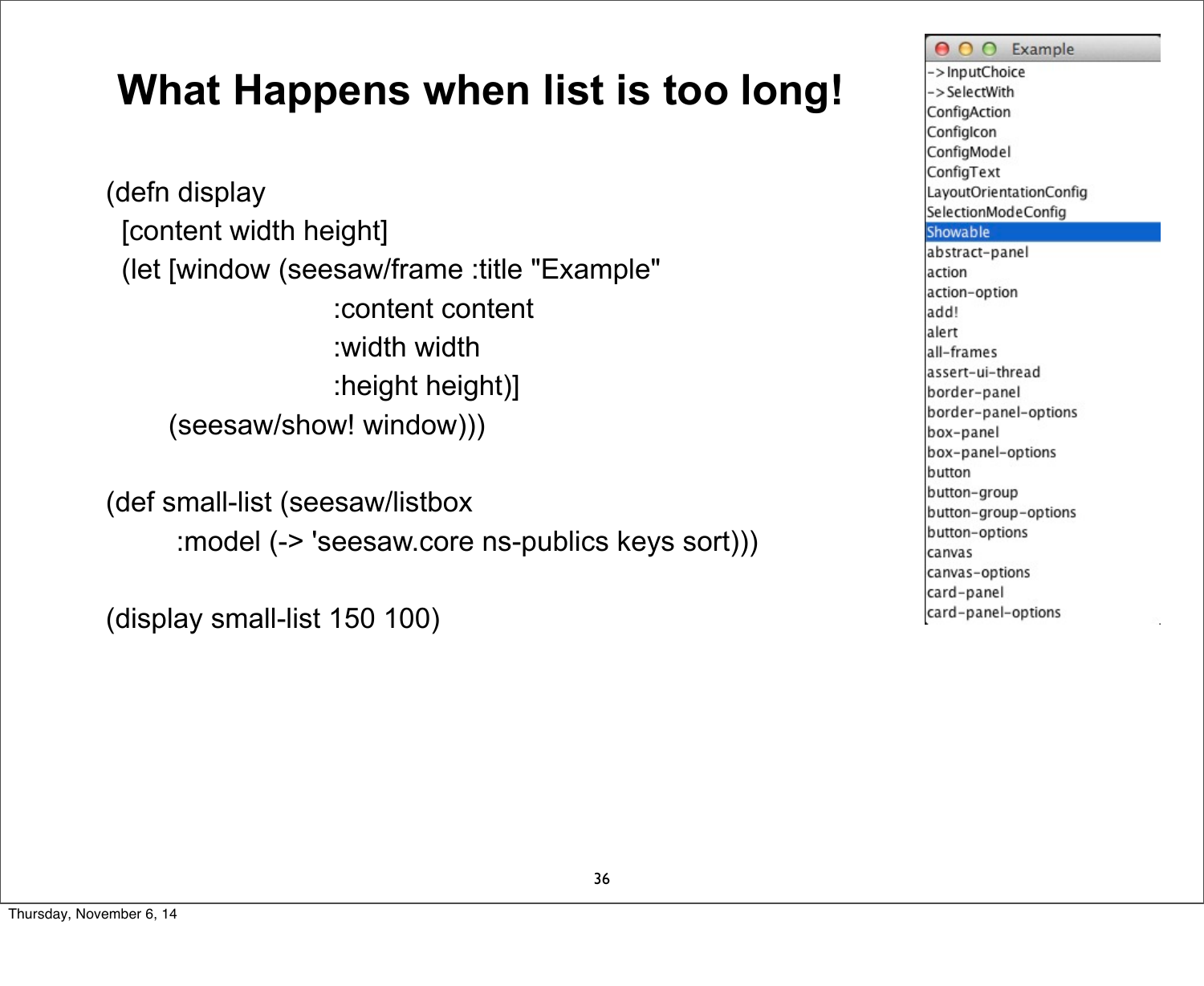## **Scrolling - seesaw/scrollable**

(def small-list (seesaw/listbox

:model (-> 'seesaw.core ns-publics keys sort)))

(display (seesaw/**scrollable** small-list) 200 500)

**scrollable** works for most widgets

O O O Example ->InputChoice ->SelectWith ConfigAction Configlcon ConfigModel ConfigText LayoutOrientationConfig SelectionModeConfig Showable abstract-panel action action-option add! alert all-frames assert-ui-thread border-panel border-panel-options box-panel box-panel-options button button-group button-group-options button-options canvas canvas-options card-panel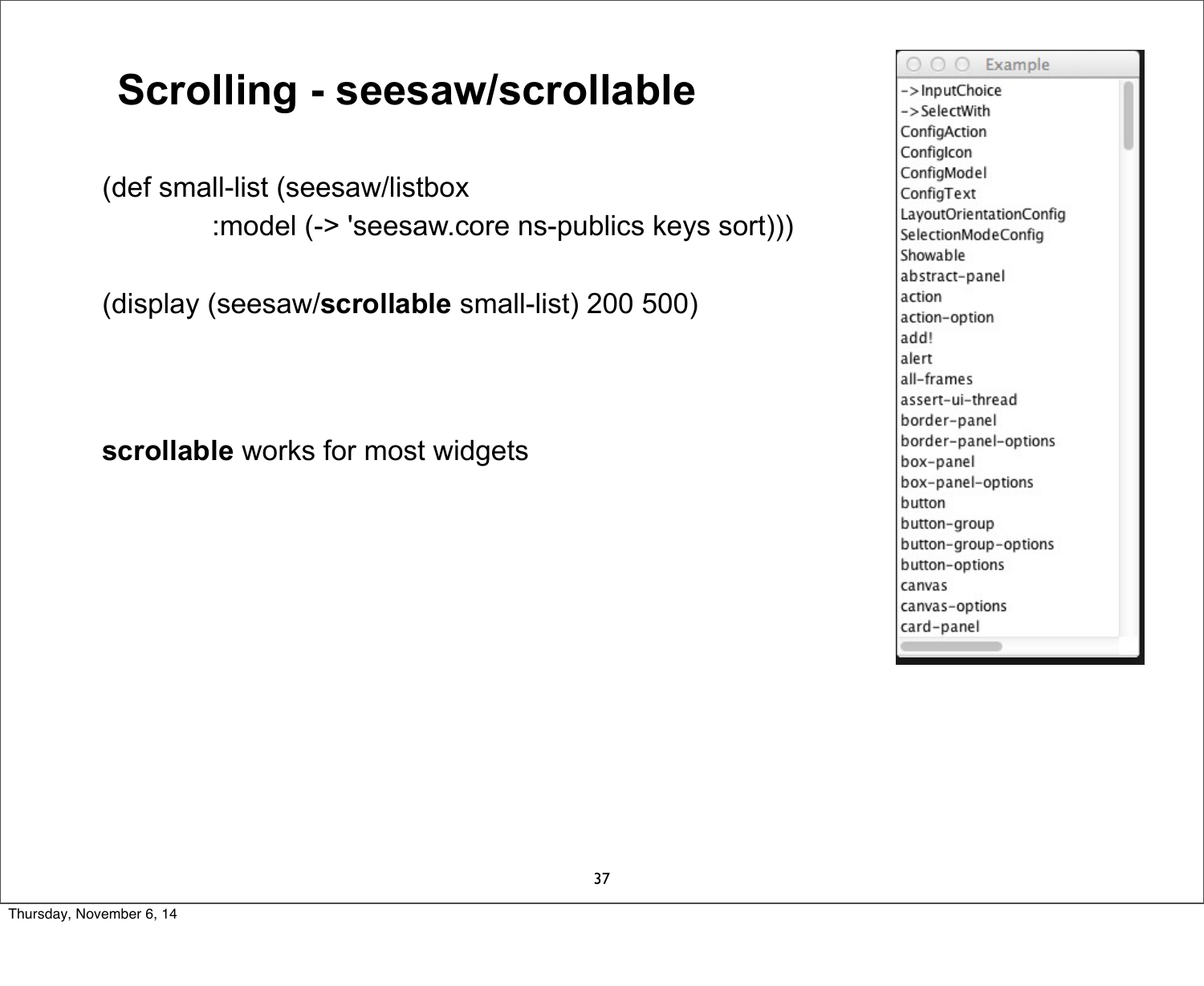#### **Menus**



(def sample-menu (seesaw/menubar :items [(seesaw/menu :text "File" :items [(seesaw/action :name "Open..." :key "menu O" :handler (fn [e] (println "Open something")))]) (seesaw/menu :text "Edit" :items [(seesaw/action :name "Undo" :key "menu Z" :handler (fn [e] (println "Undo something")))])])) (-> (seesaw/frame :title "Sample"

```
 :menubar sample-menu
             :content "Sampler"
             :size [100 :by 50]
\overline{\phantom{a}} seesaw/show!)
```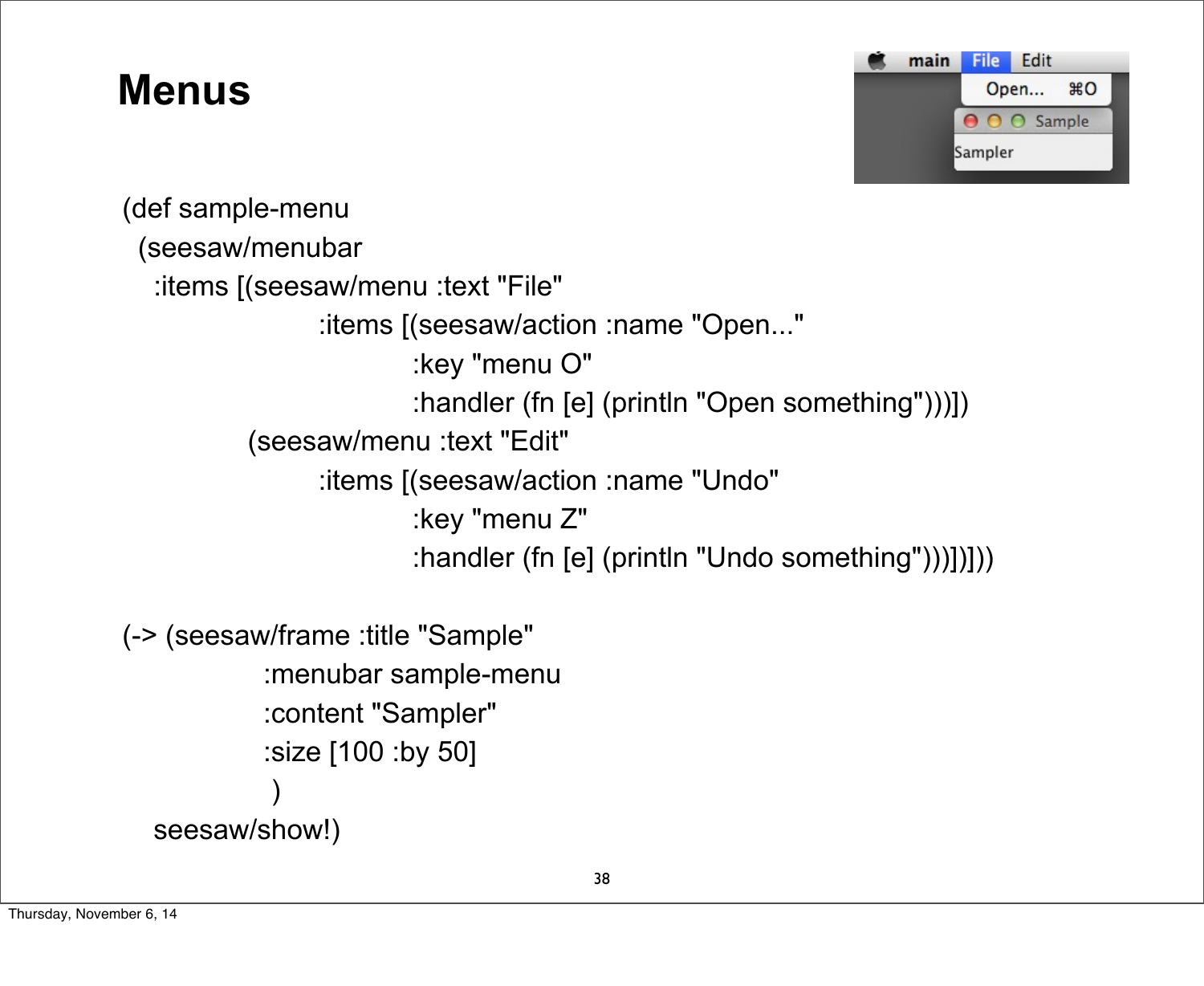## **Tables**

(def table (seesaw/table :model [ :columns [{:key :name, :text "Name"} :likes] :rows [["Bobby" "Laura Palmer"] ["Agent Cooper" "Cherry Pie"] {:likes "Laura Palmer" :name "James"} {:name "Big Ed" :likes "Norma Jennings"}]]))

(display table 300 200)

| 000          | Example        |
|--------------|----------------|
| Bobby        | Laura Palmer   |
| Agent Cooper | Cherry Pie     |
| James        | Laura Palmer   |
| Big Ed       | Norma Jennings |
|              |                |
|              |                |
|              |                |
|              |                |
|              |                |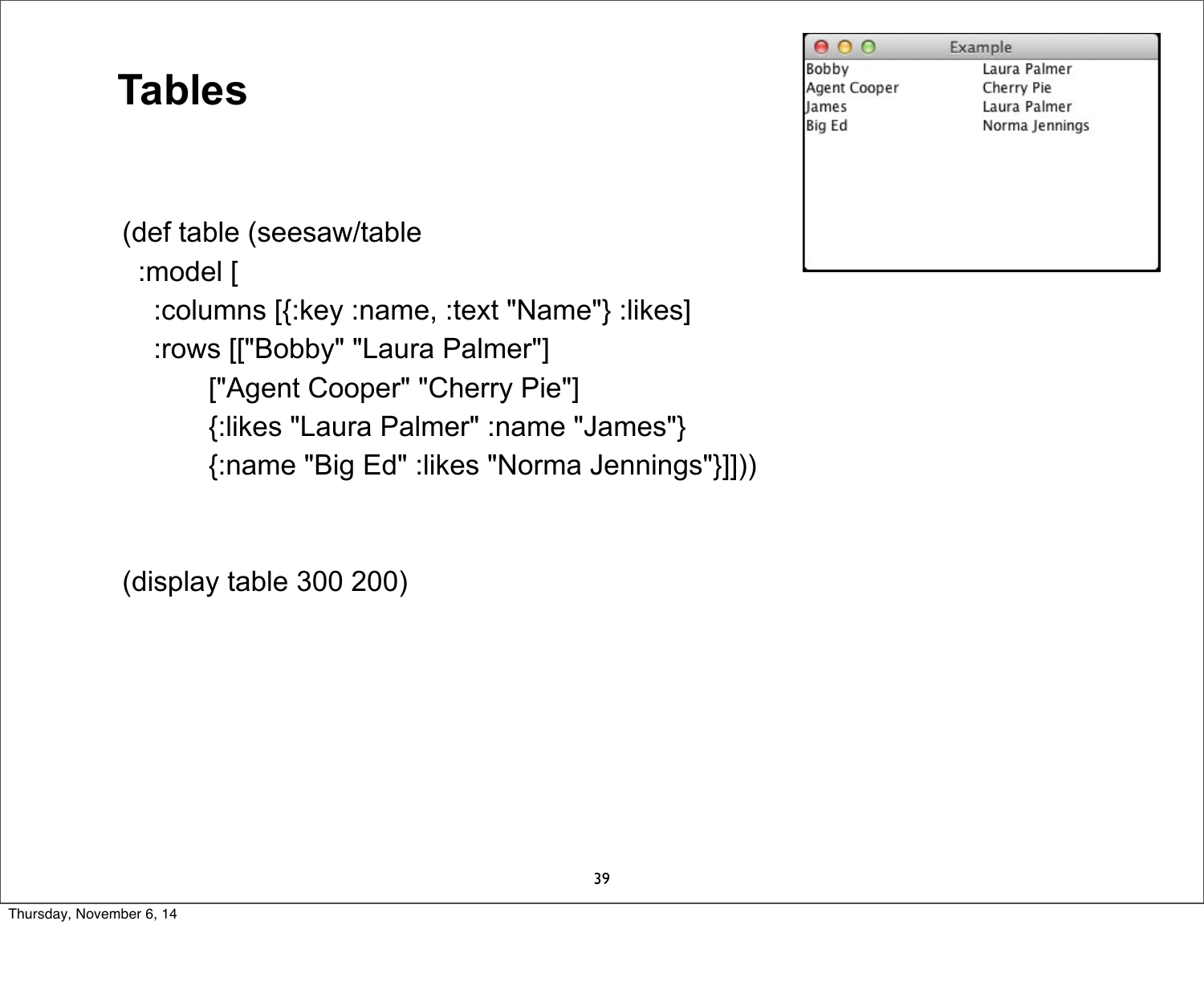#### **Columns & Rows**

 :columns [{:key :name, :text "Name"} :likes] :rows [["Bobby" "Laura Palmer"] ["Agent Cooper" "Cherry Pie"] {:likes "Laura Palmer" :name "James"} {:name "Big Ed" :likes "Norma Jennings"}]]))

Column :key

In example keys are :name & :likes

Used to get data from row maps

If row is vector then use position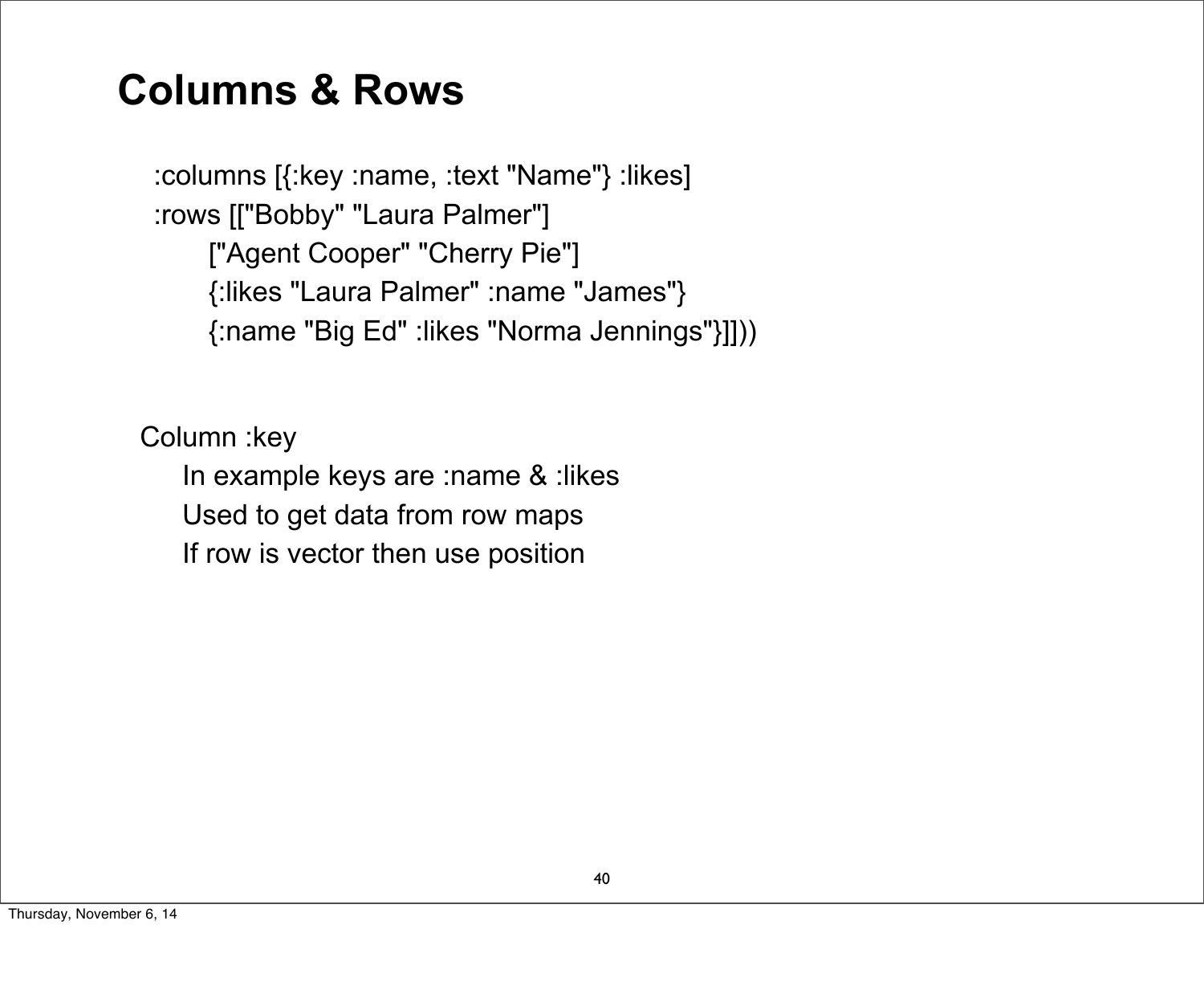#### **Columns & Rows**

 :columns [{:key :name, :text "Name"} :likes] :rows [["Bobby" "Laura Palmer"] ["Agent Cooper" "Cherry Pie"] {:likes "Laura Palmer" :name "James"} {:name "Big Ed" :likes "Norma Jennings"}]]))

Column :text In example text are "Names & likes Used for column headers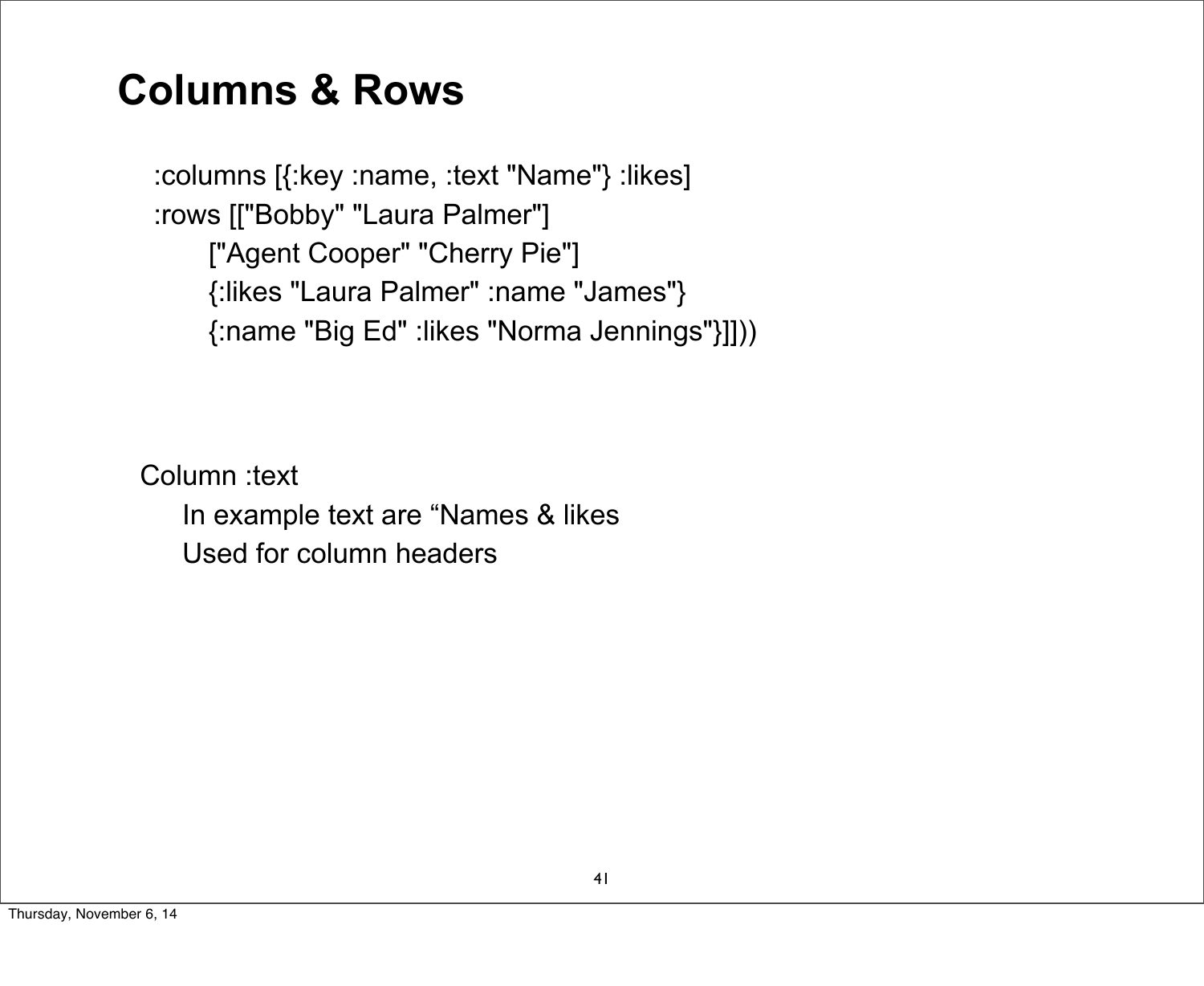# **Accessing & Changing Rows**

```
(def table (seesaw/table 
  :model [
   :columns [{:key :name, :text "Name"} :likes] 
   :rows [["Bobby" "Laura Palmer"]
        ["Agent Cooper" "Cherry Pie"]
        {:likes "Laura Palmer" :name "James"}
        {:name "Big Ed" :likes "Norma Jennings"}]]))
```

|        | Example        |
|--------|----------------|
| Bobby  | Laura Palmer   |
| cat    | dog            |
| James  | Laura Palmer   |
| Big Ed | Norma Jennings |
|        |                |
|        |                |
|        |                |
|        |                |

(seesaw.table/value-at table 1) {:likes "Cherry Pie", :name "Agent Cooper"}

(seesaw.table/update-at! table 1 ["cat" "dog"])

(seesaw.table/value-at table 1) {:likes "dog", :name "cat"}